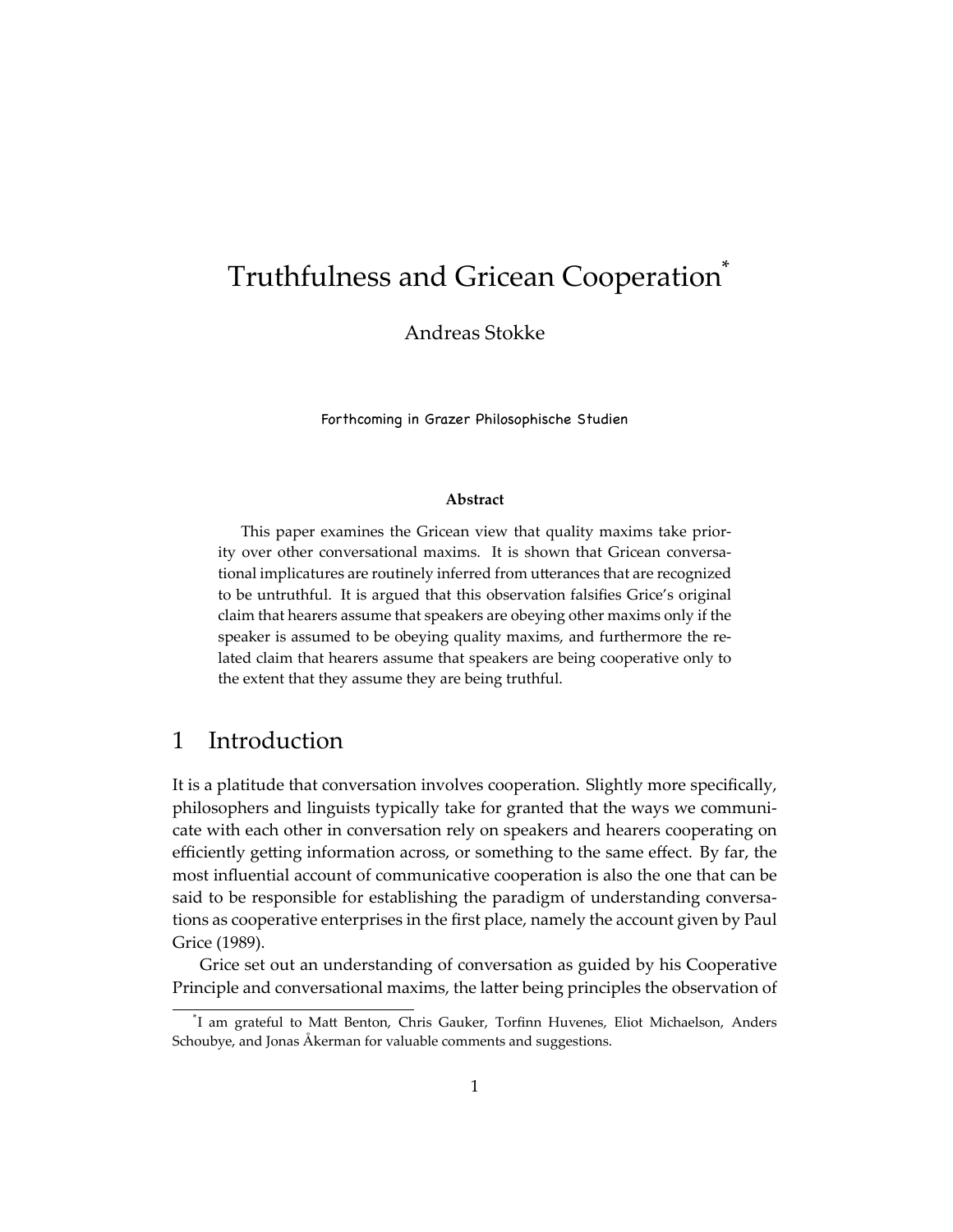which ensure, or at least tend to ensure, cooperation in conversation. Grice also held that cooperation in conversation is closely tied to truthfulness. In particular, Grice thought that, among the maxims of conversation, certain maxims of quality – admonishing speakers to be truthful – have a special status. Briefly put, Grice claimed that speakers are assumed to be observing other maxims only if they are assumed to be obeying quality maxims.

I want to argue here that this view of cooperation does not square with the facts about conversational practices. In particular, I want to target the claim that, when hearers make the kind of inferences from what speakers say that Grice was interested in, they assume that speakers are being cooperative only to the extent that they assume they are being truthful. My main motivation for rejecting this idea is the observation that inferences that have the marks of inferences of Gricean conversational implicatures are often made by hearers, even when they recognize that the speaker is violating quality maxims, and as such is being untruthful. Here is an example where this happens:

Louise knows that Thelma has been drinking, but Thelma doesn't realize that Louise knows this.

(1) Louise. Are you OK to drive? Thelma. I haven't been drinking.

As I will argue, even though Louise knows that Thelma is being untruthful, she nevertheless infers that Thelma meant to convey that she is OK to drive.

My focus is chiefly on the kind of inferences hearers draw based on observation of what speakers say, and less on what speakers intend, or can reasonably intend, to be conveyed by their utterances. It has been pointed out – e.g., by Jennifer Saul (2002) – that these two may come apart. A speaker might want to convey a particular implicature, even if the hearer fails to infer it, and a hearer might infer unintended implicatures from what a speaker says. I confine myself to cases in which what the speaker intends to convey coincides with what the hearer infers from what she says. My argument will be that hearers often make inferences intended by speakers, based on assumptions of cooperation along Gricean lines, but which do not involve assumptions of truthfulness.

Section 2 reviews Grice's view concerning the priority of quality maxims and the kind of example I take to be evidence against it. In section 3 I consider a number of ways the Gricean might respond to this evidence. I argue that there are inferences hearers make that are best explained as proceeding via the assumption that the speaker is cooperating, but which do not involve assumptions about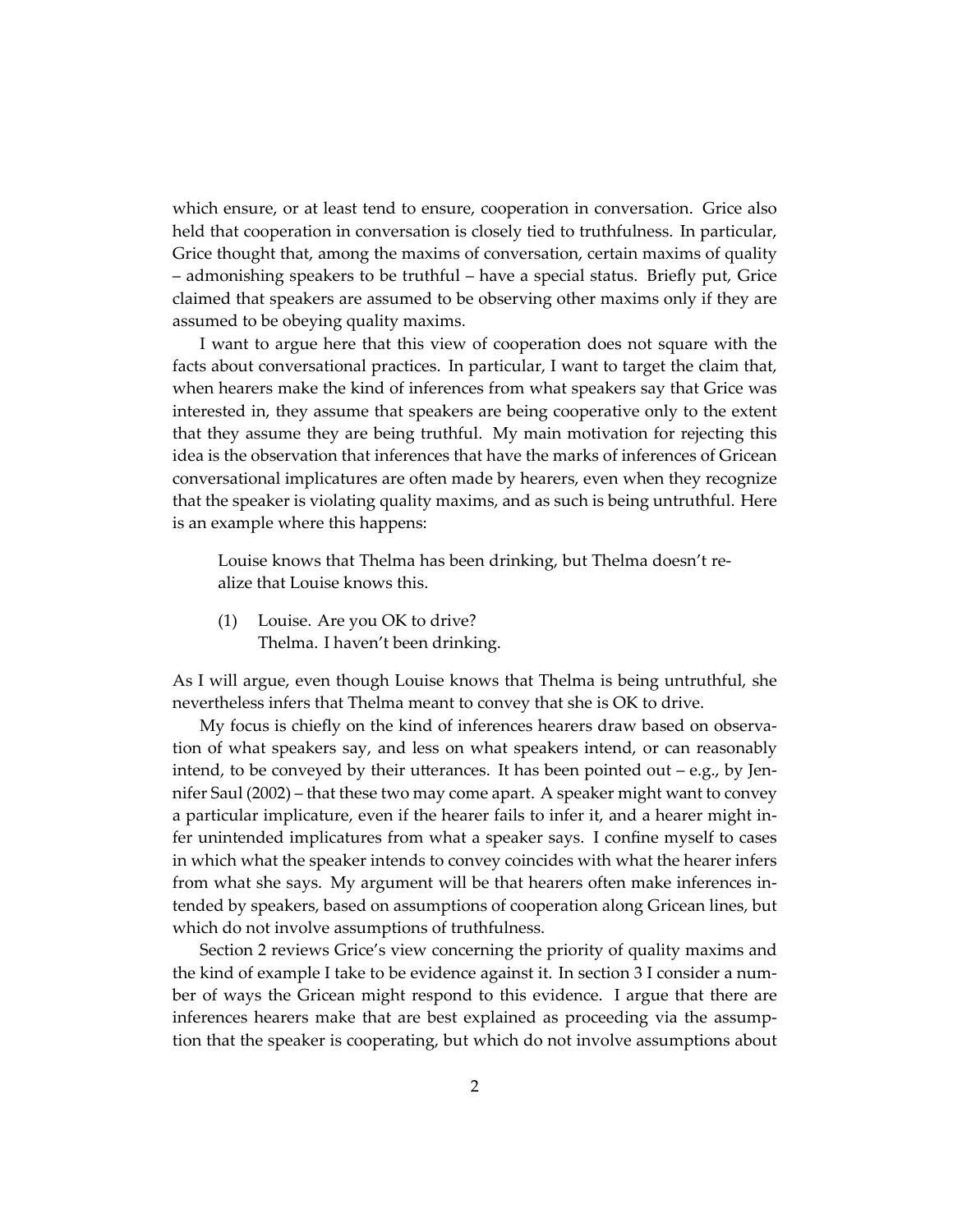the speaker's truthfulness. Section 4 argues that the relevant inferences have the features of inferences of Gricean conversational implicatures and briefly discusses some consequences for how to understand the kind of cooperation involved in conversation.

# 2 Grice on the Priority of Quality

### 2.1 The Gricean Category of Quality

Grice's Cooperative Principle was stated as follows (Grice, 1989, 26):

#### **Cooperative Principle**

Make your contribution such as is required, at the stage at which it occurs, by the accepted purpose or direction of the talk exchange in which you are engaged.

In turn, the maxims were divided into four categories, Quantity, Quality, Relation, and Manner. Among these the category of Quality included a supermaxim and two specific maxims (Grice, 1989, 27):

> **Supermaxim of Quality**: Try to make your contribution one that is true.

**First Maxim of Quality**: Do not say what you believe to be false.

**Second Maxim of Quality**: Do not say that for which you lack adequate evidence.

Here we will only be concerned with the Supermaxim of Quality and the First Maxim of Quality.

Grice held that the First Maxim of Quality and the Supermaxim of Quality enjoy a special status in relation to the other maxims and the Cooperative Principle. In "Logic and Conversation," immediately after presenting the maxims, Grice comments,

[I]t might be felt that the importance of at least the first maxim of Quality is such that it should not be included in a scheme of the kind I am constructing; other maxims come into operation only on the assumption that this maxim of Quality is satisfied. While this may be correct, so far as the generation of implicatures is concerned it seems to play a role not totally different from the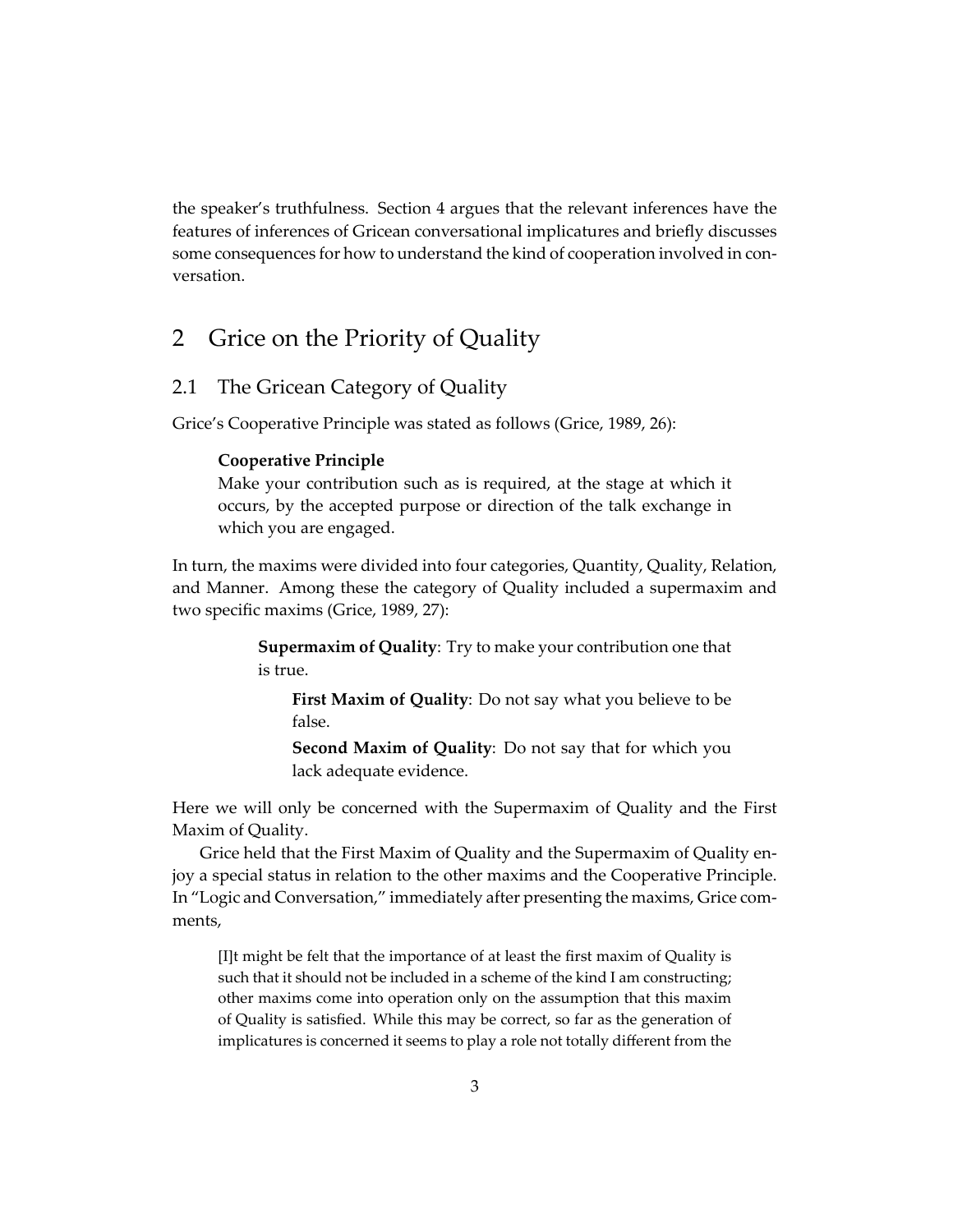other maxims, and it will be convenient, for the present at least, to treat it as a member of the list of maxims. (Grice, 1989, 27)

A major task for this paper will be to examine how to understand the central claim encapsulated in this passage, that is, the suggestion that "other maxims come into operation only on the assumption that [the First Maxim of Quality] is satisfied." But it appears at first sight that Grice thinks that the kind of communication that is to be seen as guided by the maxims, in some sense, relies on the assumption that the speaker is not saying something she believes to be false.

This idea is reinforced in the "Retrospective Epilogue," where Grice wrote,

The maxim of Quality, enjoining the provision of contributions which are genuine rather than spurious (truthful rather than mendacious), does not seem to be just one among a number of recipes for producing contributions; it seems rather to spell out the difference between something's being and (strictly speaking) failing to be, any kind of contribution at all. (Grice, 1989, 371)

By "The maxim of Quality," in this passage, Grice presumably has in mind the Supermaxim of Quality. This is suggested by his characterizaton of it as pertaining to "contributions," rather than to what is said more specifically. Similarly, the Cooperative Principle is explicitly a principle about contributions. For Grice, contributions comprised both things that are said, or asserted, and things that are conversationally implied. One way of understanding this passage from the "Retrospective Epilogue," therefore, is to see it as suggesting that unless one is aiming to make a truthful contribution, one cannot be seen to be cooperating in the sense intended by the Cooperative Principle. I will return to this idea concerning cooperation later (see section 3.2). First, I want to look at the former passage, concerning the relation between the First Maxim of Quality and the other maxims.

### 2.2 Violating and Flouting Quality Maxims

A first stab at how to understand Grice's suggestion in the passage from "Logic and Conversation" quoted above might be as follows (where *H* is the hearer and *S* is the speaker):

(I)  $H$  assumes that  $S$  is trying to satisfy other maxims in producing an utterance *u* only if *H* assumes that *S* satisfies the First Maxim of Quality in producing *u*.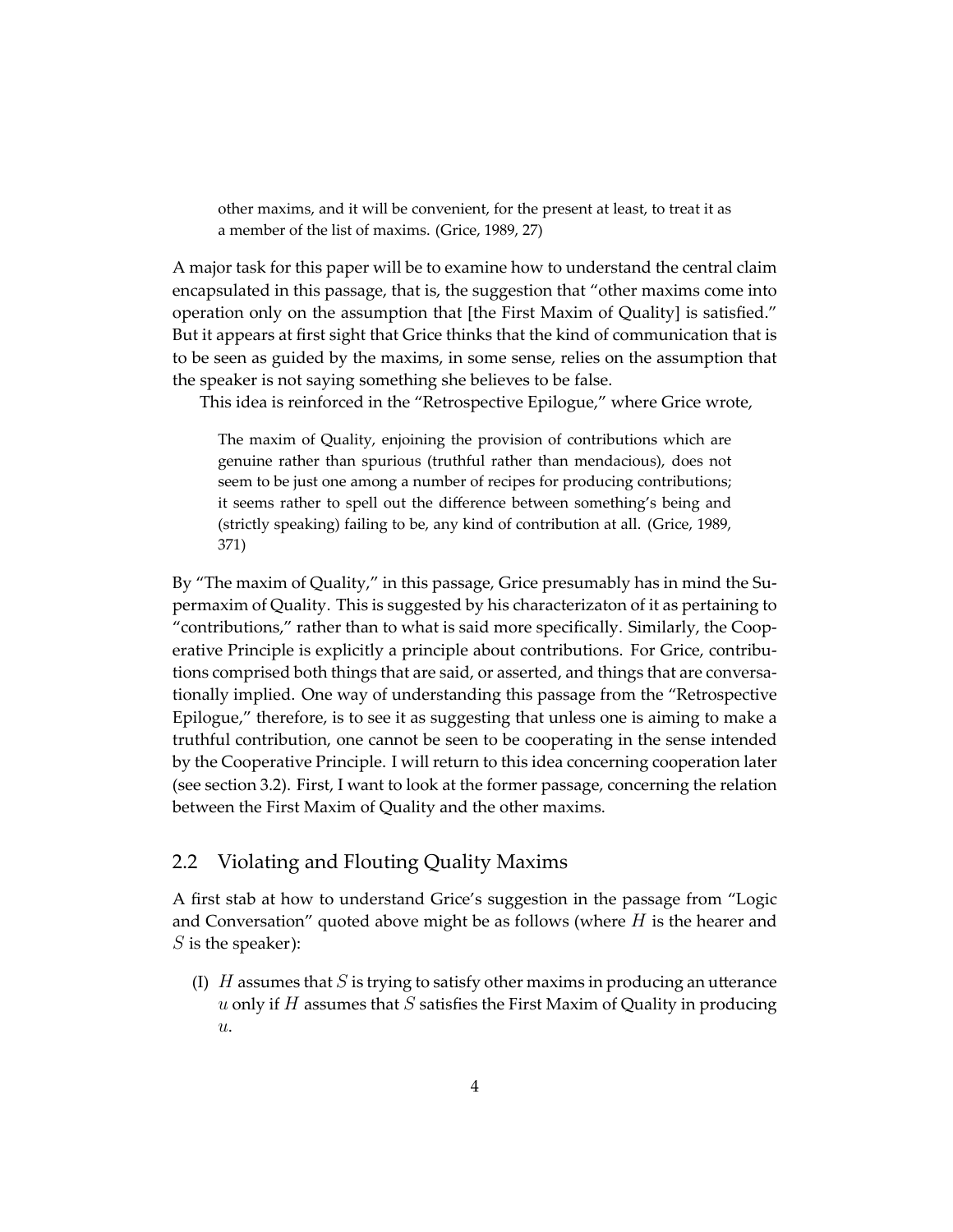This is one way of reading Grice's suggestion that "other maxims come into operation only on the assumption that [the First Maxim of Quality] is satisfied." (1989, 27)

The immediate problem with (I) is that it is arguably in conflict with the Gricean understanding of a range of cases in which the First Maxim of Quality is exploited in order to generate conversational implicatures. These include tropes like irony, metaphor, meiosis, and hyperbole (see Grice, 1989, 34–35). Take Grice's well-known example of the first of these:

X, with whom A has been on close terms until now, has betrayed a secret of A's to a business rival. A and his audience both know this. A says *X is a fine friend*. (Grice, 1989, 34)

In this case the hearer sees that the speaker is not satisfying the First Maxim of Quality. So according to (I), she should not assume that the speaker is trying to satisfy any other maxims in making the utterance. But if so, on the Gricean picture, the hearer should not infer that the speaker wants to convey something different from what she said.<sup>1</sup> In particular, the Gricean treatment of these cases assumes that the hearer takes the speaker as trying to satisfy the Supermaxim of Quality. When A says that  $X$  is a fine friend, the hearer should think that the speaker wants to satisfy the Supermaxim of Quality, and in this way infer that she wants to implicate that A is not a fine friend.

The obvious response to this is that, according to Grice's conception of irony, metaphor, meiosis, and hyperbole, these are all cases in which the First Maxim of Quality is *flouted.* For Grice, cases that give rise to inferences of implicatures are cases in which the speaker violates maxims in a way that is intended to be noticed by the speaker and thereby to trigger the kind of reasoning that is expected to terminate in the inference of an implicature.

More generally, since irony and the other tropes involve flagrantly saying something one believes to be false, this is presumably not the kind of untruthfulness that a Gricean would take to be a hindrance to cooperative communication. And in particular, if the Gricean is right that hearers' inferences of implicatures turn on assumptions of truthfulness, it is reasonable to think that such assumptions are

<sup>&</sup>lt;sup>1</sup>Grice held that, in cases like irony, the speaker has not said, but "has made as if to say," (Grice, 1989, 34) the literal content of her utterance. The reason for this is that Grice thought of *what is said* as akin to how some think of assertion. In this paper I use the notion of *saying* in a loose sense, since nothing will hang on this. So, for instance, I allow myself to assume that ironic speakers say the literal contents of their utterance, even if they do not assert it. For discussion of this, see, e.g., Neale (1992), Stokke (2013).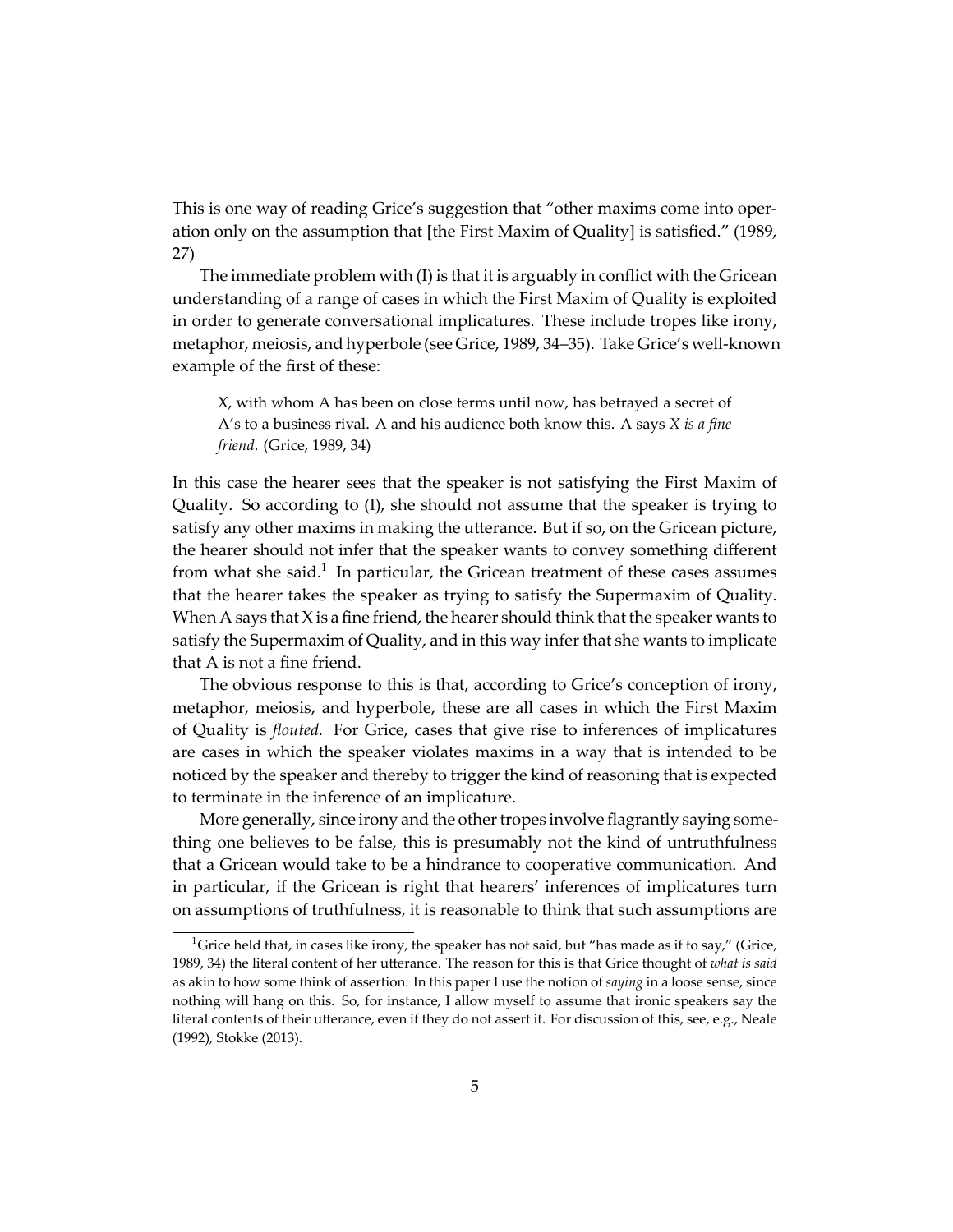not defeated by a speaker's use of tropes such as irony, metaphor, meiosis, and hyperbole.

So, since in these kinds of cases the violation of the First Maxim of Quality is done in such a way as to make the hearer notice the violation, the claim that the First Maxim of Quality is a prerequisite for the operation of the other maxims is better understood as not pertaining to cases in which it is flouted for the purpose of generating implicatures.

Let us stipulate that by *disregarding* a maxim, we mean violating it but not by flouting it. To disregard a maxim is to disobey it, but not in the way that is intended to call attention to itself, which Grice identified as exploiting maxims in order to generate implicatures. Given this, one proposal for understanding the Gricean claim concerning the priority of quality maxims is as in  $(II)$ .<sup>2</sup>

(II)  $H$  assumes that  $S$  is trying to satisfy other maxims in producing an utterance *u* only if *H* assumes that *S* is not disregarding the First Maxim of Quality in producing *u*.

According to (II), assuming that someone is trying to satisfy maxims requires assuming that they are speaking truthfully, while allowing that someone may blatantly and openly speak untruthfully in order to generate implicatures by exploiting quality maxims.

### 2.3 Implicatures Inferred from Detected Quality Violations

A situation in which a hearer can see that a speaker is flouting a maxim is not the only kind of situation in which a hearer can see that a speaker is violating a maxim. The hearer might be able to see that the speaker is violating a maxim but is not doing so in the kind of blatant way that is intended to trigger inferences of implicatures. If a hearer can see that a speaker is violating a maxim and that the speaker thinks that the hearer will not notice, the speaker is not flouting the maxim.

Consequently, (II) implies that if the hearer can see that the speaker thinks that her violation of the First Maxim of Quality will go unnoticed, the hearer will not try to reconcile that she said what she did with an assumption that she is observing maxims other than the First Maxim of Quality.

However, at least at first sight, this does not square with the facts about how utterances are interpreted in this kind of situation. Even if the hearer can see that

 $2$ See Benton (in press) for a suggestion of this kind.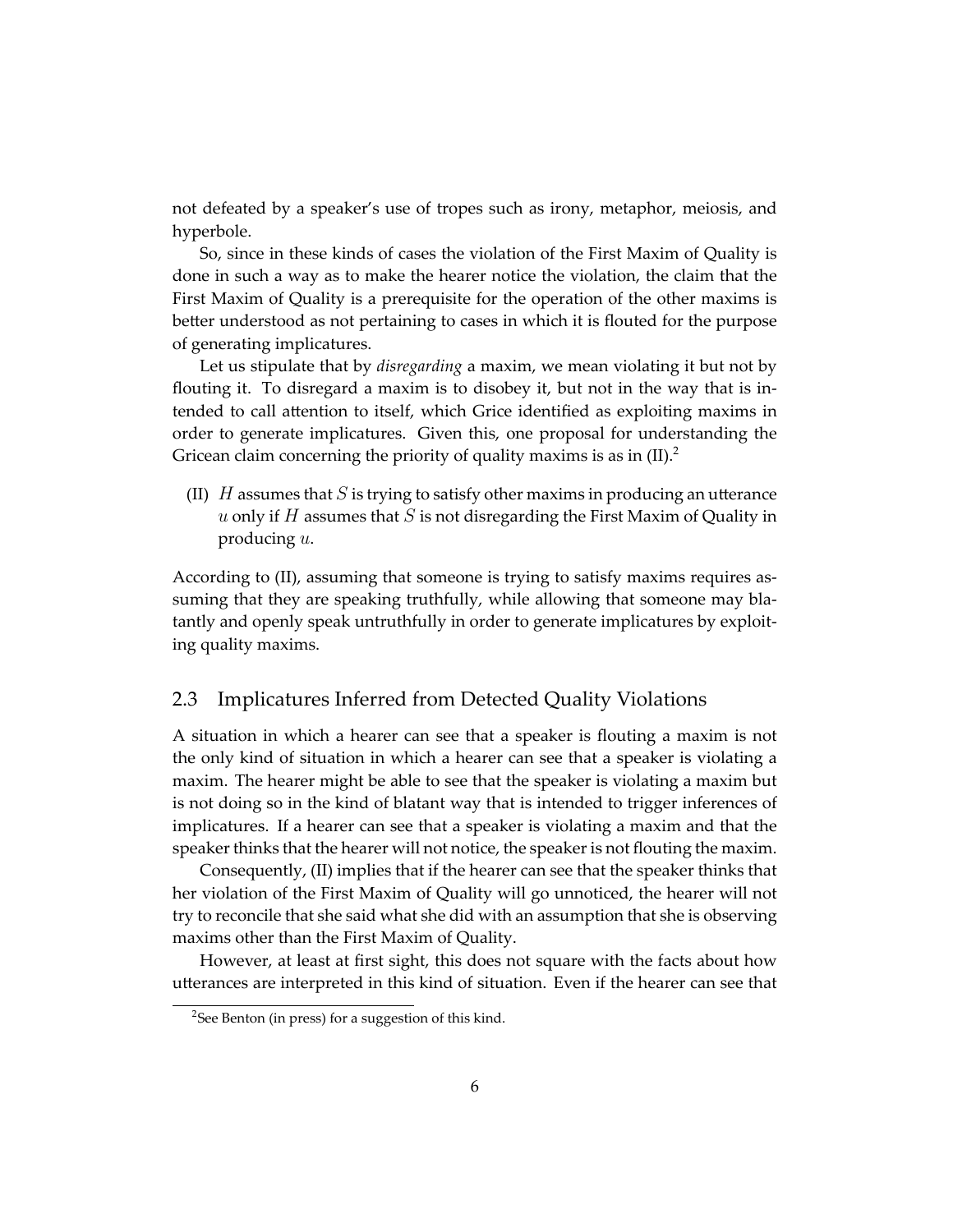the speaker is being covertly untruthful, she may still take the speaker as having implicated something other than what she said. Consider our example from above:

Louise knows that Thelma has been drinking, but Thelma doesn't realize that Louise knows this.

(1) Louise. Are you OK to drive? Thelma. I haven't been drinking.

In this case Louise will take Thelma as having implicated that she is OK to drive. Yet Louise knows that Thelma is violating the First Maxim of Quality, even though she is not doing so by flouting the maxim. $^3$  So, since the implicature is still inferred, this is evidence against (II).

In support of this conclusion, we can note that the Gricean will agree with this description of the analogous, truthful cases, as in (2).

Thelma hasn't been drinking.

(2) Louise. Are you OK to drive? Thelma. I haven't been drinking.

The Gricean will explain (2) as a case of conversational implicature, more precisely a case of implicature inferred via the assumption that Thelma is trying to satisfy the Maxim of Relation (Grice, 1989, 27).

#### **Maxim of Relation**

Be relevant.

Note that, in both (1) and (2), the inference the hearer makes is also intended by the speaker. In the terminology of Saul (2002), both are case in which an "uttererimplicature" coincides with an "audience-implicature." By the same token, even if writers like Stephen Neale (1992) are right that being intended by the speaker is a necessary condition on conversational implicature, both cases qualify. (I return to this in section 4.1).

<sup>3</sup> If one prefers, one may reconstruct the case so as to specify that Louise does not know *prior* to Thelma's utterance that she has been drinking and hence already knows the answer to the question she is asking. For example, one can think of cases in which Louise recognizes from Thelma's utterance itself that she has been drinking, e.g., she is slurring her words, or the like. Thanks to Eliot Michaelson for this suggestion.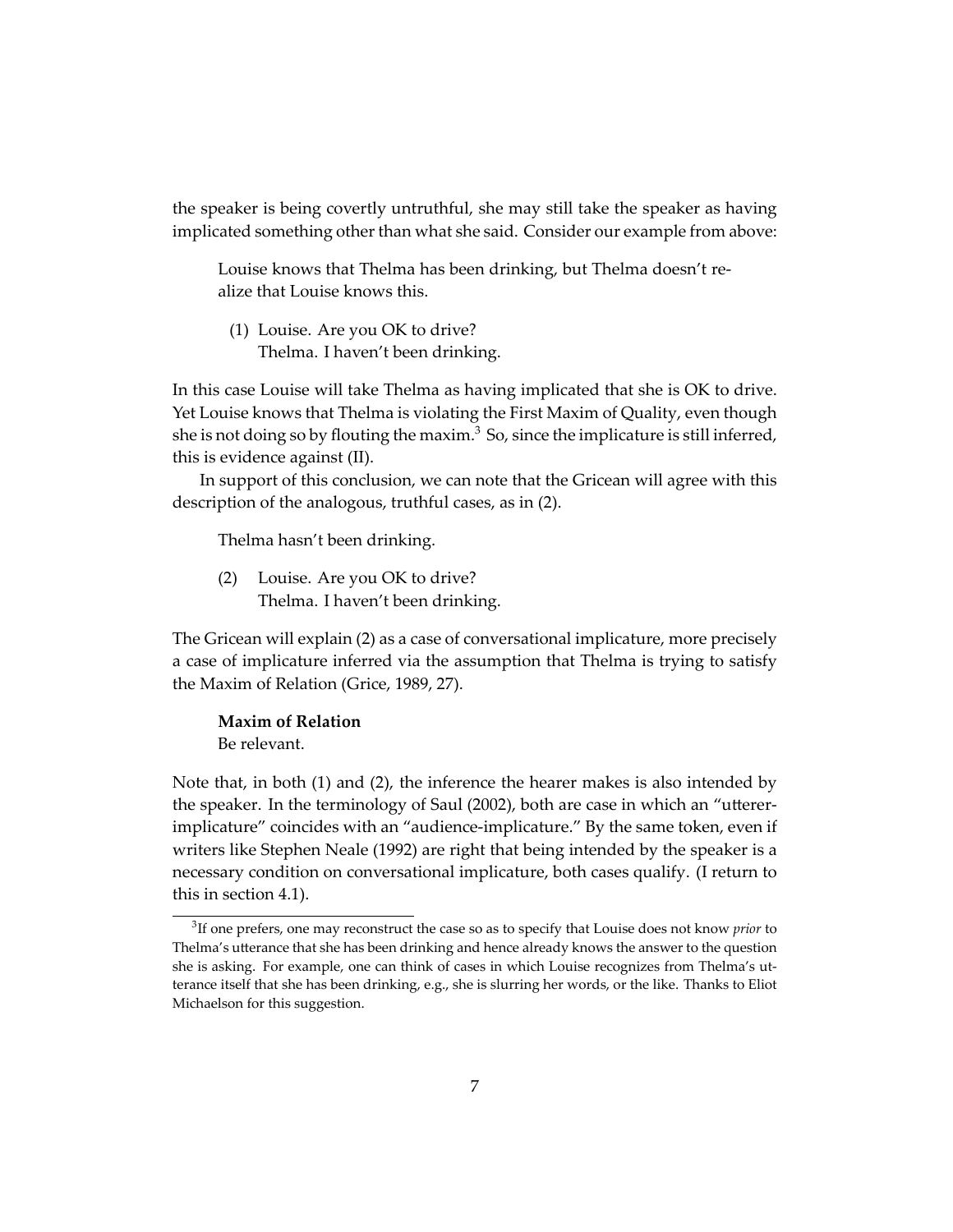Given that the Gricean will count (2) as a case of conversational implicature, to vindicate the claim in (II), the Gricean needs to motivate that there is a relevant difference between (1) and (2). In particular, the Gricean needs to argue that, despite the apparent similarities mentioned above, (1) should not be classified as a case of conversational implicature, or more generally as the kind of inference that Grice was interested in accounting for. In the next section, I will argue that there is no convincing way of making this kind of argument.

# 3 Inference, Cooperation, and Truthfulness

### 3.1 Repairing Maxim Violations

One potential way of arguing for a difference between (1) and (2) starts from the observation that the hallmark of a Gricean inference is that it aims at establishing that maxims that are violated at the level of what is said are satisfied at the level of what is meant or implied. As we might say, when maxims are violated at the level of what is said, a Gricean inference should *repair* such violations at the level of what is implied.

In (1) Louise recognizes that Thelma is violating the First Maxim of Quality at the level of what is said. Hence, it might be objected that Louise's inference should aim at repairing this violation at the level of what is implied. In particular, Louise's inference should establish that Thelma is satisfying the Supermaxim of Quality. $4$ However, in (1), Louise's inference does not establish that Thelma is satisfying the Supermaxim of Quality, since she can see that what is implied is something Thelma believes to be false (that she is OK to drive). So the violation of the First Maxim of Quality is not repaired. Hence, so the objection goes, the inference involved in (1) is not of the kind the Gricean wants to associate with conversational implicatures.

In reply to this objection we should note that, while inferring implicatures is indeed a process that centrally aims at repairing maxim violations, this kind of repair strategy is directed at floutings of maxims. An implicature is inferred, according to the Gricean scheme, when the hearer can see that the speaker is blatantly and

<sup>&</sup>lt;sup>4</sup>The quality maxims have the feature that while the First Maxim of Quality and the Second Maxim of Quality pertain to what is said, the Supermaxim of Quality is explicitly a principle concerning contributions. Since Grice took contributions to include both what is said and what is implied, the Supermaxim of Quality plays the role of the maxim that is seen to be satisfied at the level of what is implied by implicatures such as those involved in irony, metaphor, etc. For other maxims, e.g., the Maxim of Relation, the repair will target the maxim itself.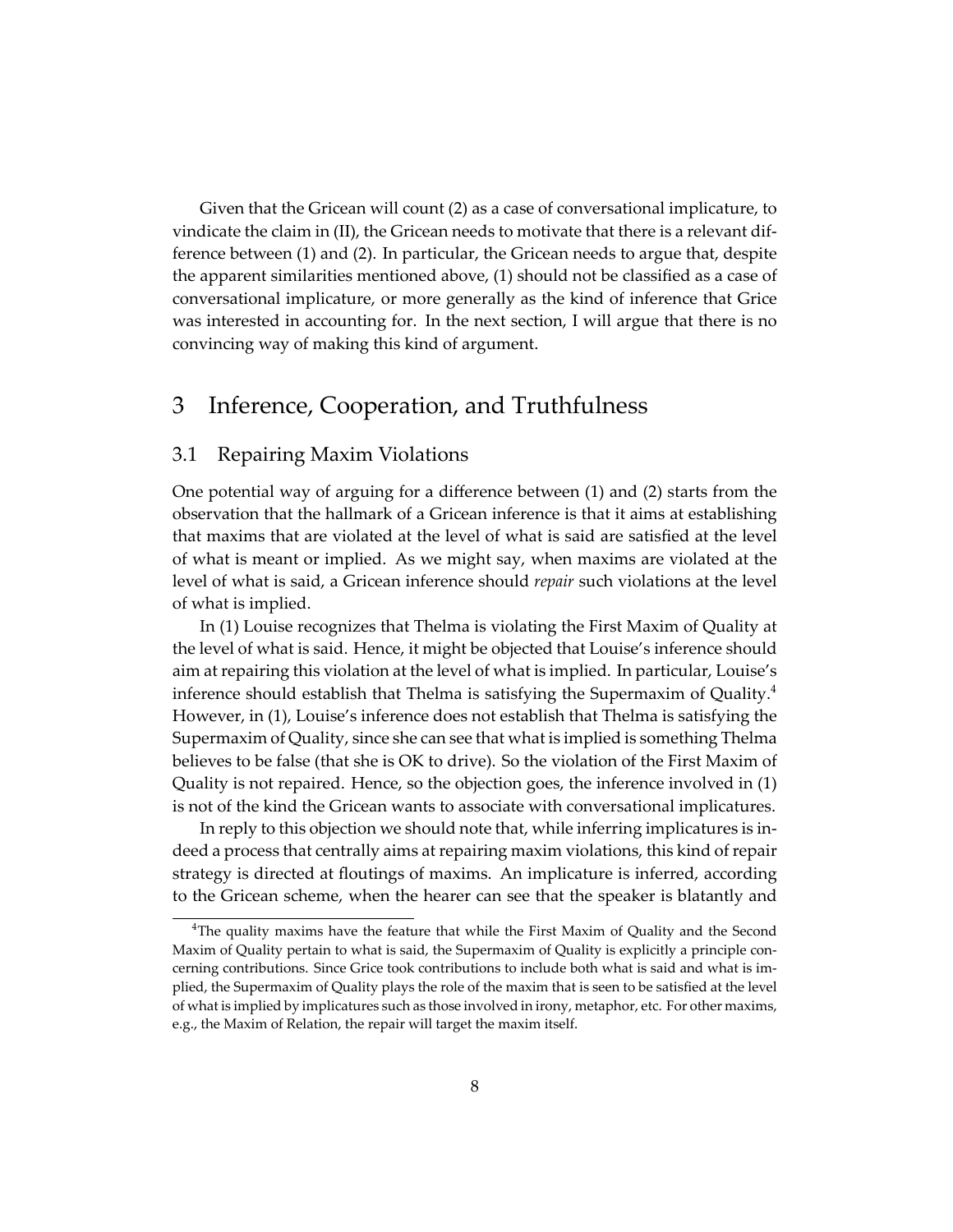noticeably failing to comply with one or more maxims, and hence that she is doing so precisely with the intention of triggering the inference of the implicature. Yet, in (1), the First Maxim of Quality is not flouted but is violated in a covert way, albeit the deceit is unsuccessful. In the terminology introduced above, Thelma's utterance in (1) disregards the First Maxim of Quality. So, since the First Maxim of Quality is not flouted, in this case, why should the hearer try to repair the violation at the level of what is implied, that is, why should she assume that the speaker is trying to satisfy the Supermaxim of Quality?

Moreover, Thelma does flout a maxim at the level of what is said, namely Relation, and this violation *is* repaired by the inference of the implicature that Thelma is OK to drive. Inferring the implicature that Thelma is OK to drive is a way of squaring what she said, i.e., that she has not been drinking, with the presumption that she is trying to obey Relation. In this case, the measure of what is relevant is naturally taken to be given by what constitutes an answer to the question that was explicitly asked, i.e., "Are you OK to drive?" Since there are only two answers to this question – *yes* or *no* – inferring the implicature is a way of establishing that while what she said is not strictly speaking relevant, Relation is nevertheless satisfied at the level of what is implied.

### 3.2 Obeying Maxims and Being Cooperative

A more promising response to our claim that the inference involved in (1) is relevantly parallel to the inference involved in (2) is to object that the former inference cannot be seen as proceeding via an appeal to the Cooperative Principle. Grice took inferences of implicatures to centrally rely on the assumption that the speaker is cooperating. For example, towards the end of "Logic and Conversation," Grice says,

[T]o calculate a conversational implicature is to calculate what has to be supposed in order to preserve the supposition that the Cooperative Principle is being observed [...]. (Grice, 1989, 39–40)

Similarly, in providing his "general pattern for the working out of a conversational implicature," Grice explicitly includes an appeal to the Cooperative Principle.<sup>5</sup> The general pattern is described as follows:

<sup>&</sup>lt;sup>5</sup>Grice makes essentially the same remark in "Utterer's Meaning and Intentions" (see Grice, 1989, 86).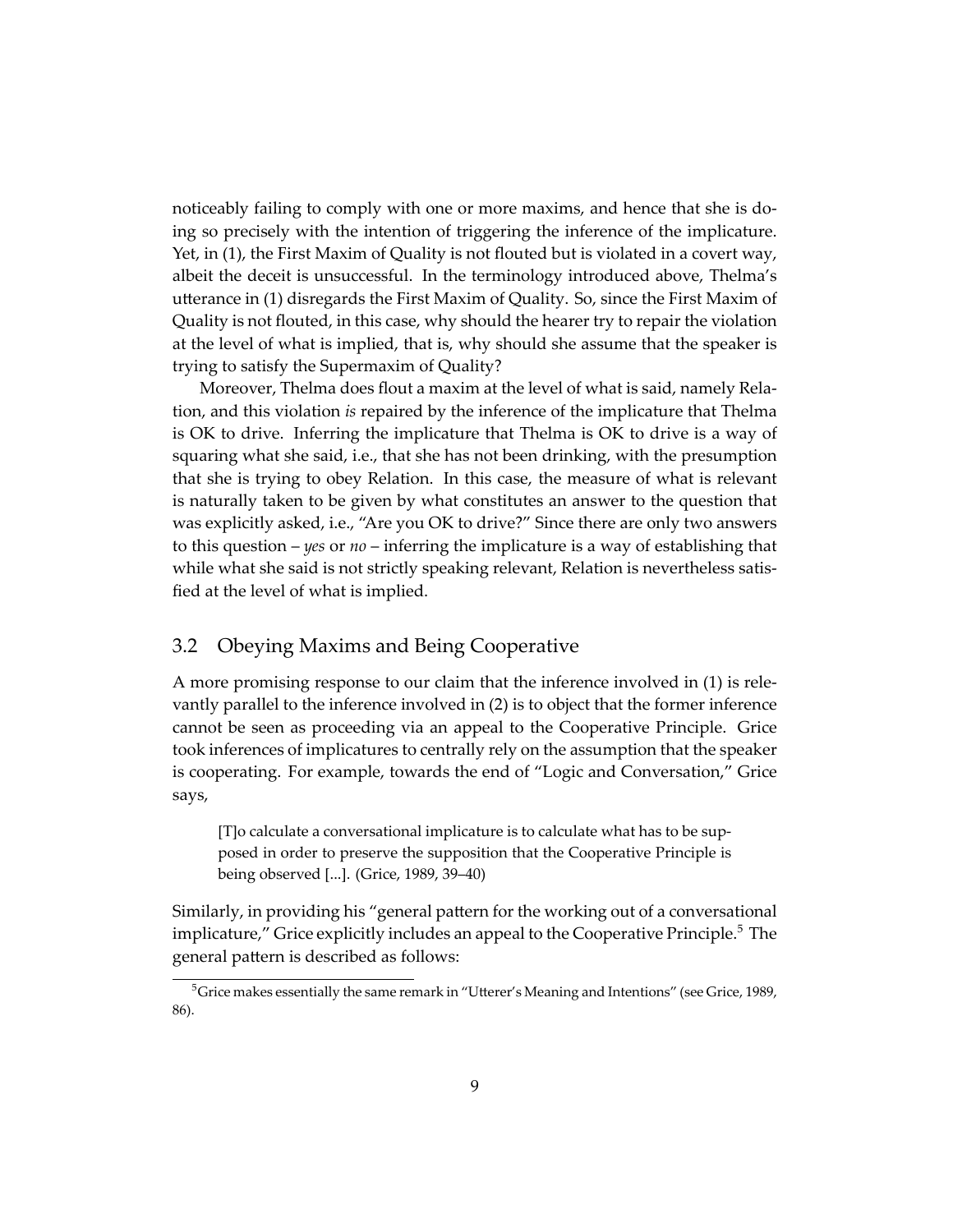He has said that *p*; there is no reason to suppose that he is not observing the maxims, or at least the Cooperative Principle; he could not be doing this unless he thought that *q*; he knows (and knows that I know that he knows) that I can see that the supposition that he thinks that  $q$  is required; he has done nothing to stop me thinking that *q*; he intends me to think, or is at least willing to allow me to think, that *q*; and so he has implicated that *q*. (Grice, 1989, 31)

The same choice of words is used immediately above, when Grice states that someone implicates something only if "he is to be presumed to be observing the conversational maxims, or at least the Cooperative Principle [...]." (Grice, 1989, 30)

So perhaps the suggestion that Gricean inferences involve assumptions of truthfulness should be understood as not pertaining to reasoning about whether the speaker is obeying maxims, rather than to reasoning about whether the speaker is being cooperative at all. We might try to restate the Gricean claim as in (III).

(III) *H* assumes that *S* is trying to satisfy the Cooperative Principle, in producing an utterance *u* only if *H* assumes that *S* is not disregarding the First Maxim of Quality in producing *u*.

If the Gricean claim about truthfulness and cooperation is to be understood in this way, one might suggest trying to distinguish between (1) and (2) by agreeing that both are inferred via an assumption that the speaker is obeying Relation, while insisting that only in the latter case does the hearer also assume that the speaker is being cooperative.

In support of this line of argument, one might point to the fact that, even though Grice thought of the maxims as norms that implement cooperation in conversation, he is careful to qualify his statement of this idea. Grice says that the maxims are principles "the following of which will, *in general*, yield results in accordance with the Cooperative Principle." (1989, 26, emphasis added) Perhaps we should think of (1) as a case where following the maxims does not yield compliance with the Cooperative Principle.

There are two main problems with this strategy for differentiating between (1) and (2). First, if it is agreed that the inference in (1) proceeds via the assumption that the speaker is trying to satisfy Relation, the Gricean has arguably given up the original view concerning the centrality of quality maxims. Conceding that the inference in (1) proceeds by assuming the speaker is obeying Relation is in conflict with Grice's suggestion that "other maxims come into operation only on the assumption that [the First Maxim of Quality] is satisfied." (Grice, 1989, 27)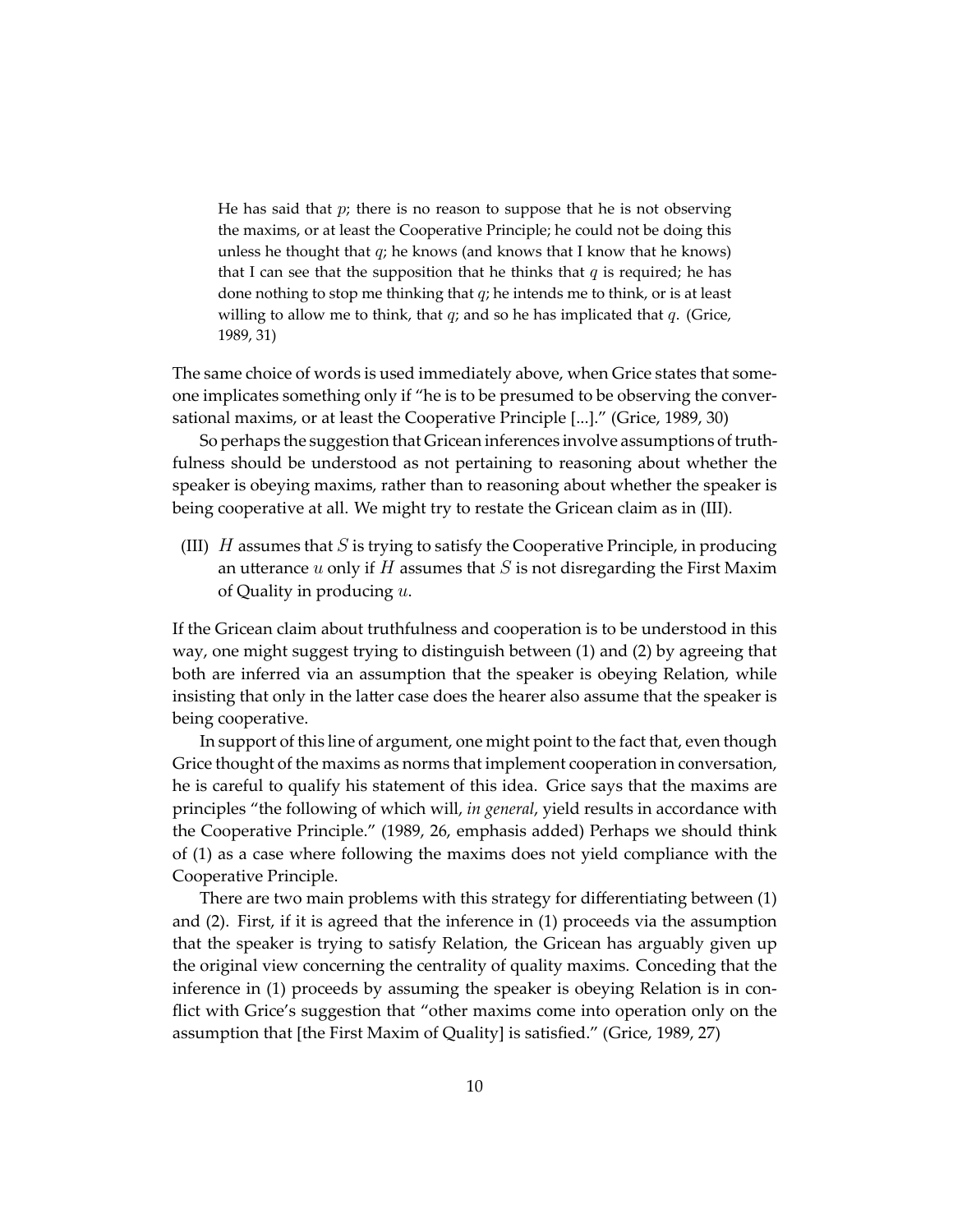Second, it is hard to see how to understand the suggestion that, in (1), Louise assumes that Thelma is trying to satisfy Relation but does not assume that she is trying to comply with the Cooperative Principle. This would amount to the claim that while Louise assumes that Thelma is trying to be relevant, she is not assuming that Thelma is trying to make her contribution such as is required, at the stage at which it occurs, by the accepted purpose or direction of the talk exchange in which she is engaged. It is at best unclear how to make sense of this idea.

Hence, despite the fact that, in (1), Thelma is being untruthful, it is not easy to see this as a case in which compliance with Relation does not yield compliance with the Cooperative Principle. Instead, it might be proposed that the reason Thelma cannot be seen as being cooperative is that, since she is being untruthful, she is not speaking in a way that counts as what Grice thinks of as making a contribution at all. We have already seen evidence for this way of thinking in Grice's statement, from the "Retrospective Epilogue," that the Supermaxim of Quality marks the difference between something being a (genuine) contribution or not (see Grice, 1989, 371).

However, it is question-begging to appeal to this idea at this point in the dialectics. We have pointed to evidence against the claim that the relevant inferences are made only under the assumption that the speaker is being truthful. The potential response under consideration is that, while Louise assumes that Thelma is obeying Relation, she does not assume that Thelma is obeying the Cooperative Principle, and hence the inference is sufficiently different from those involved in truthful cases. But to motivate this proposal by the claim that making a contribution at all requires being truthful – and hence that assuming that someone is making a contribution requires assuming they are being truthful – is to beg the question. It is no good to simply *insist* that making cooperative contributions requires being truthful.

As a final option at this point, one might suggest distinguishing between different senses of cooperation. One might think that Grice's original notion of cooperation should be understood as applying to discourse that is ultimately aimed at exchanging *truths*. <sup>6</sup> On the other hand, since inferences that appear to have all the trademarks of Gricean inferences are routinely drawn in spite of known untruthfulness, this might suggest looking for a way of understanding cooperativeness such that being cooperative, in the relevant sense, does not require obeying quality maxims.

A view of this kind is suggested by Richmond Thomason (1990). Agreeing

<sup>&</sup>lt;sup>6</sup>See Grice (1989, 371) for some support for this interpretation.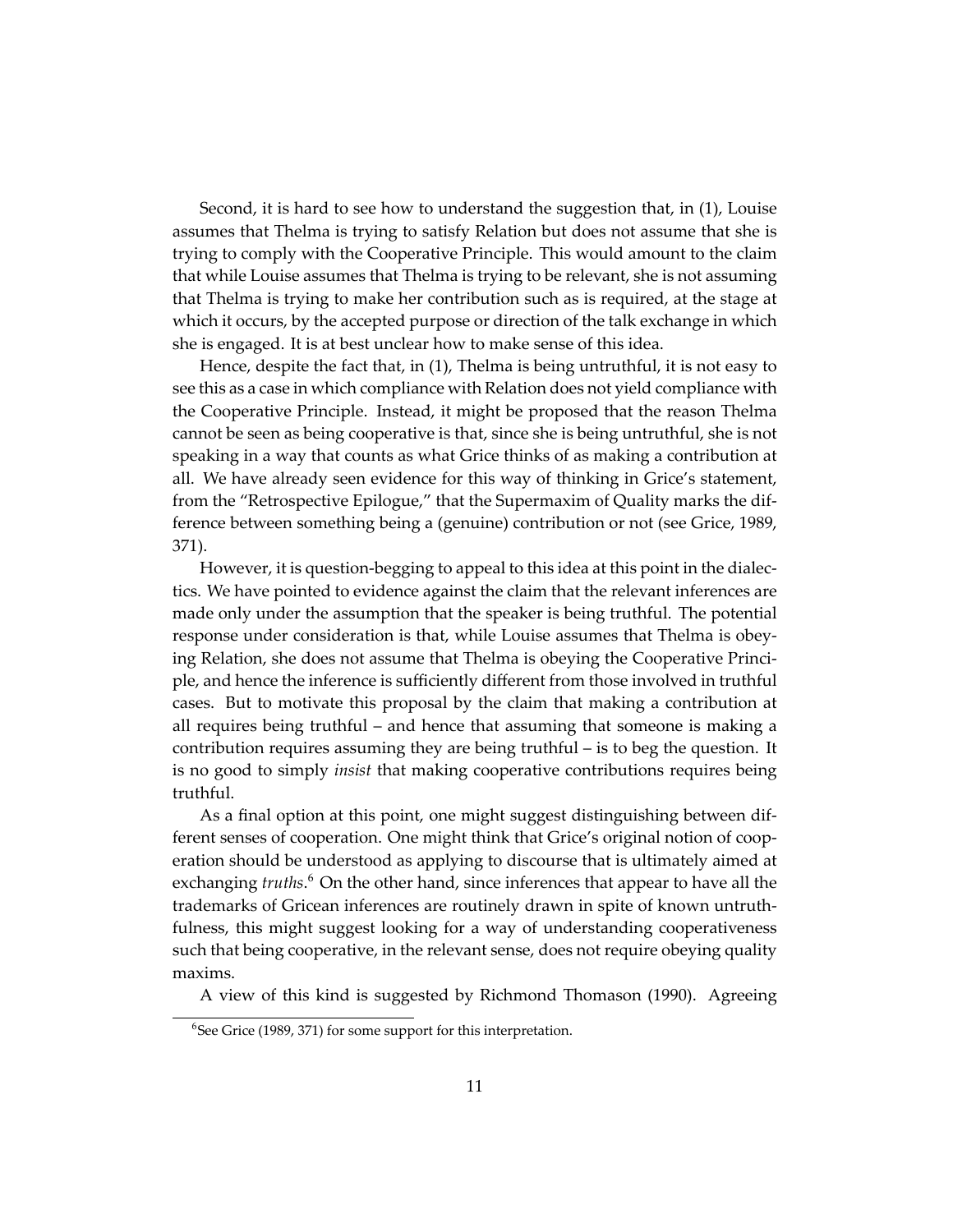that "implicatures are possible in situations that can only be described as hostile or uncooperative" (1990, 355), Thomason suggests that we should react by understanding the kind of cooperation involved in conversations as "a shared sense of where the conversation has been and of where it is headed: the common plan of the conversation." (1990, 356)

One can see the kind of cooperation that, according to the Gricean program, is necessary for generating implicatures – and for communicating more generally – as cooperation toward the goal of sharing truths. If so, then one cannot regard someone who violates quality maxims as being cooperative. Yet one can also understand cooperation in a conversation as cooperation toward efficient information-sharing, broadly understood.<sup>7</sup>

Given this kind of distinction, contributions might be seen as "genuine," in the Gricean sense, only if the comply with the truth-oriented sense of cooperation. Hence, Thelma's utterance will be seen as not genuine, in this sense. But on the other hand, the implicature that is inferred from it might be explained in terms of cooperation in the broader, Thomasonian sense.

This line of thought, however, is not a threat to the argument I am pursuing. It still amounts to accepting that implicatures may be inferred by way of a presumption that the speaker is being cooperative (in one sense), even when the hearer can see that the speaker is not being truthful in the sense of obeying quality maxims. To be sure, the Gricean might reserve a narrow sense of cooperation and declare that untruthful contributions are not cooperative, in this sense, and hence should be seen as "spurious." But this does not explain away implicatures that are inferred from untruthful contributions. (I return later, in 4.1, to the issue of implicaturegeneration without presumptions of cooperation.)

The Gricean is in need of a convincing way of motivating that, while the inference in (2) involves an assumption of cooperation, the inference in (1) does not. However, as I argue below, there are reasons for thinking that differentiating between the cases in this way will be arbitrary.

### 3.3 Situated Inference

How might one argue that Louise's inference in (1) does not proceed via the assumption that Thelma wants to cooperate? A promising suggestion is that, rather than seeing the inference in (1) as a Gricean inference, based on assumptions concerning the speaker's intentions, or state of mind more generally, the inference can

 $7$ See also Lepore and Stone (2015, ch. 14) for recent, relevant discussion.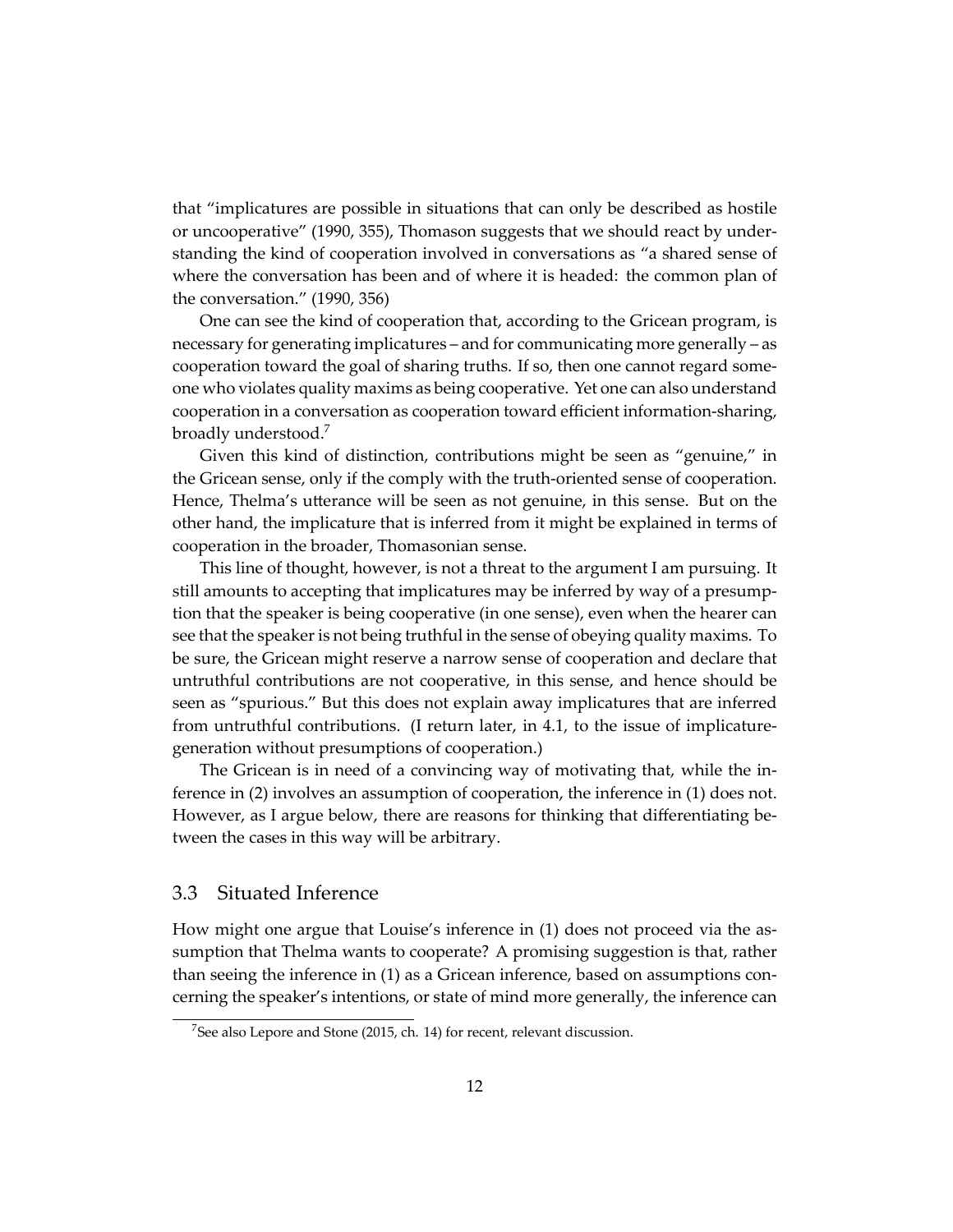be explained simply as a logical or probabilistic inference relying on background assumptions. The claim would be that, in (1), Louise infers that Thelma is OK to drive – or perhaps that Thelma is probably OK to drive – solely on the basis of the information provided by what is said, i.e., that she has not been drinking, and background assumptions such as that Thelma knows how to drive, the road conditions are not unusual, etc.

To be sure, in (1), Louise does not come to *believe* that Thelma is OK to drive – nor that she is probably OK to drive – on the basis of her inference. But granting this arguably does not rule out seeing Louise as inferring from what Thelma said that she is probably OK to drive. We might think of the case along the following lines. Louise notes that Thelma said that she has not been drinking. She has available the information that if Thelma has not been drinking, she is probably OK to drive. So Louise notes that what Thelma said implies that she is probably OK to drive. Indeed, it seems right to say that what Louise takes from Thelma's utterance in (1), among other things, is the observation that what she said implies that she is probably OK to drive. Hence, as long as this is all we mean by the claim that Louise infers that Thelma is probably OK to drive from what Thelma said, we are not precluded from seeing Louise as making this kind of inference.<sup>8</sup>

The main problem for the Gricean is that, if she endorses this approach to (1), it is hard to see how to motivate not applying it to cases like (2), as well. If one thinks that, in (1), Louise can infer that Thelma is probably OK to drive directly from what she says, and background assumptions, without recourse to an assumption concerning Thelma's cooperativeness, what is the argument for not accounting for (2) in the same way? As before, there seems to be no way of differentiating between the cases without begging the question.

In other words, this route appears to end up endorsing the view that, at least for cases the Gricean wants to explain as implicatures generated by Relation, most of these can be explained as ordinary inferences of the kind described above. Chris Gauker (2001) defends a position of this kind. According to Gauker, "the concept of conversational implicature is not a useful concept in the theory of language." (Gauker, 2001, 170) Instead, Gauker argues that cases the Gricean explains in terms of implicature are better explained as cases of what he calls *situated inference*. That is, the inferences that the Gricean thinks are inferences of implicatures are, for

<sup>&</sup>lt;sup>8</sup>There is another sense of "A infers  $q$  from  $p$ ," i.e., the sense in which this involves *deducing*  $q$ from *p* by consciously going through a process of valid reasoning. It is less plausible to think of Louise inferring that Thelma is probably OK to drive from what she says in this sense. But even if this is the preferred way of thinking of her reasoning, this clearly does not commit one to the claim that she comes to believe that Thelma is OK to drive.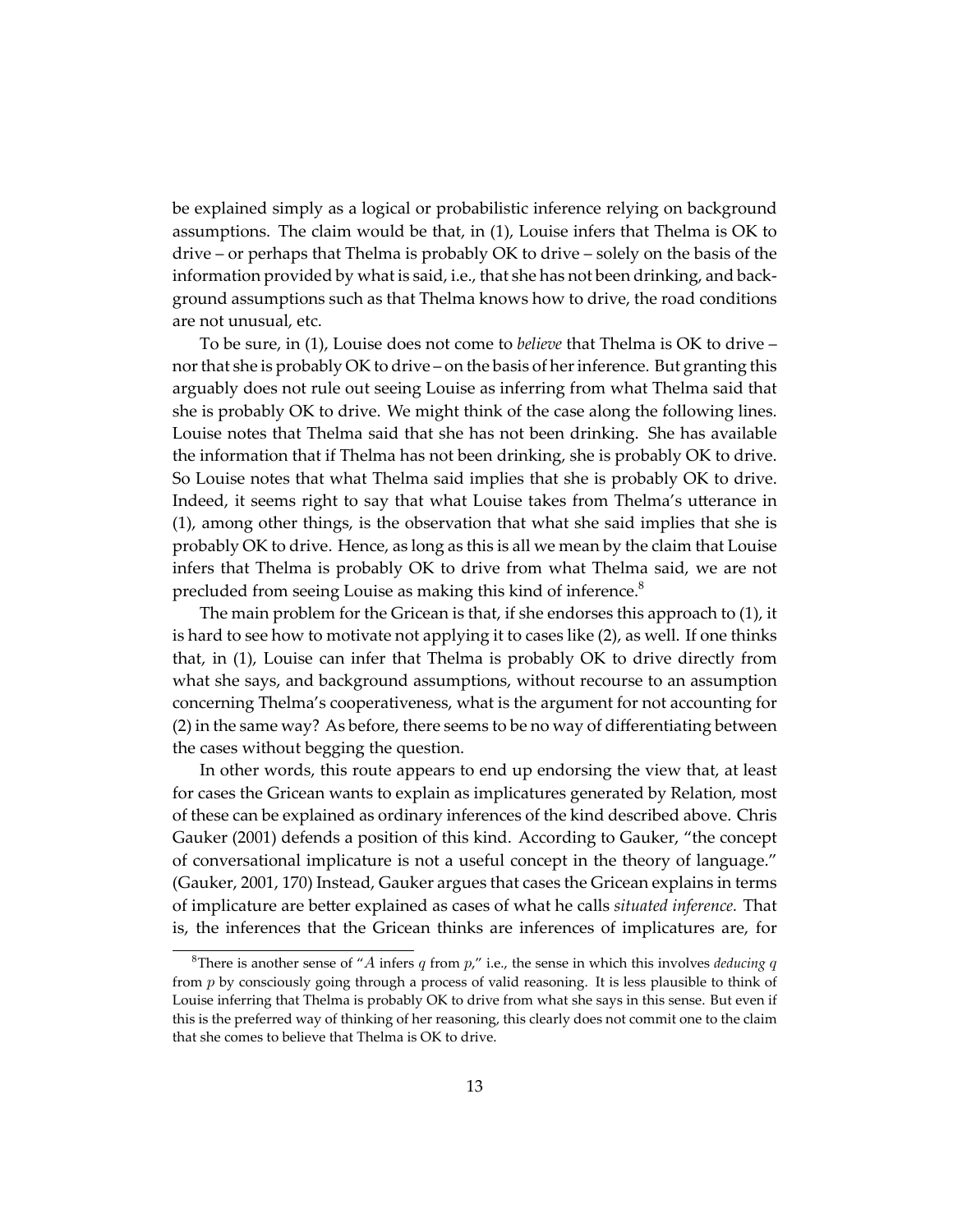Gauker, simply inferences that are made on the basis of what is said, awareness of relevant contextual facts, and background assumptions.

Consider, for example, how Gauker explains Grice's (1989, 32) familiar case of the motorist whose car is out of gas. The dialogue is as in (3).

(3) A: I am out of gasoline.

B: There is a gas station around the corner.

Gauker writes,

To explain the success of communication in this case, we have to explain how A is able to conclude from what B explicitly says that he can get gas at the gas station around the corner. One explanation for A's drawing this conclusion might be Grice's own explanation of this, namely, that A recognizes that this is what B must be supposing if B is conforming to the Cooperative Principle. An alternative explanation is that A reasons from the truth of what B says and the character of the external situation to the conclusion that if there is a gas station around the corner then probably it is open and has gas to sell. Thoughts about what the speaker must have been thinking need not play any role whatsoever, and the speaker need not have intended the hearer to have any such thoughts. In my view, this is in fact the better explanation. (Gauker, 2001, 174)

Applied to the case of (1), the claim would be that Louise infers that Thelma is probably OK to drive on the basis of her recognition that Thelma said that she has not been drinking without proceeding by way of an assumption that Thelma wants to cooperate.<sup>9</sup> And moreover, the same explanation would be given for run of the mill cases like (2).

It is not being denied that Thelma says what she does precisely with the intention that Louise should make the inference she does make. A view like Gauker's merely claims that Louise does not need the assumption that this is what Thelma intends as a premise for her inference. As Gauker says about the gas station example:

B might indeed intend that A will conclude that the gas station is open and has gas to sell (or maybe not), and in order for A to reach this conclusion A

 $9$ We assume that Gauker's idea of reasoning "from the truth of" what is said can be construed along the lines suggested earlier, i.e., so as not necessarily to involve coming to believe the conclusion. In particular, we assume that an explanation along Gauker's lines can be given for cases where the hearer knows that what the speaker says is false. We can think of the hearer, in such cases, as reasoning from the supposition that what the speaker said is true.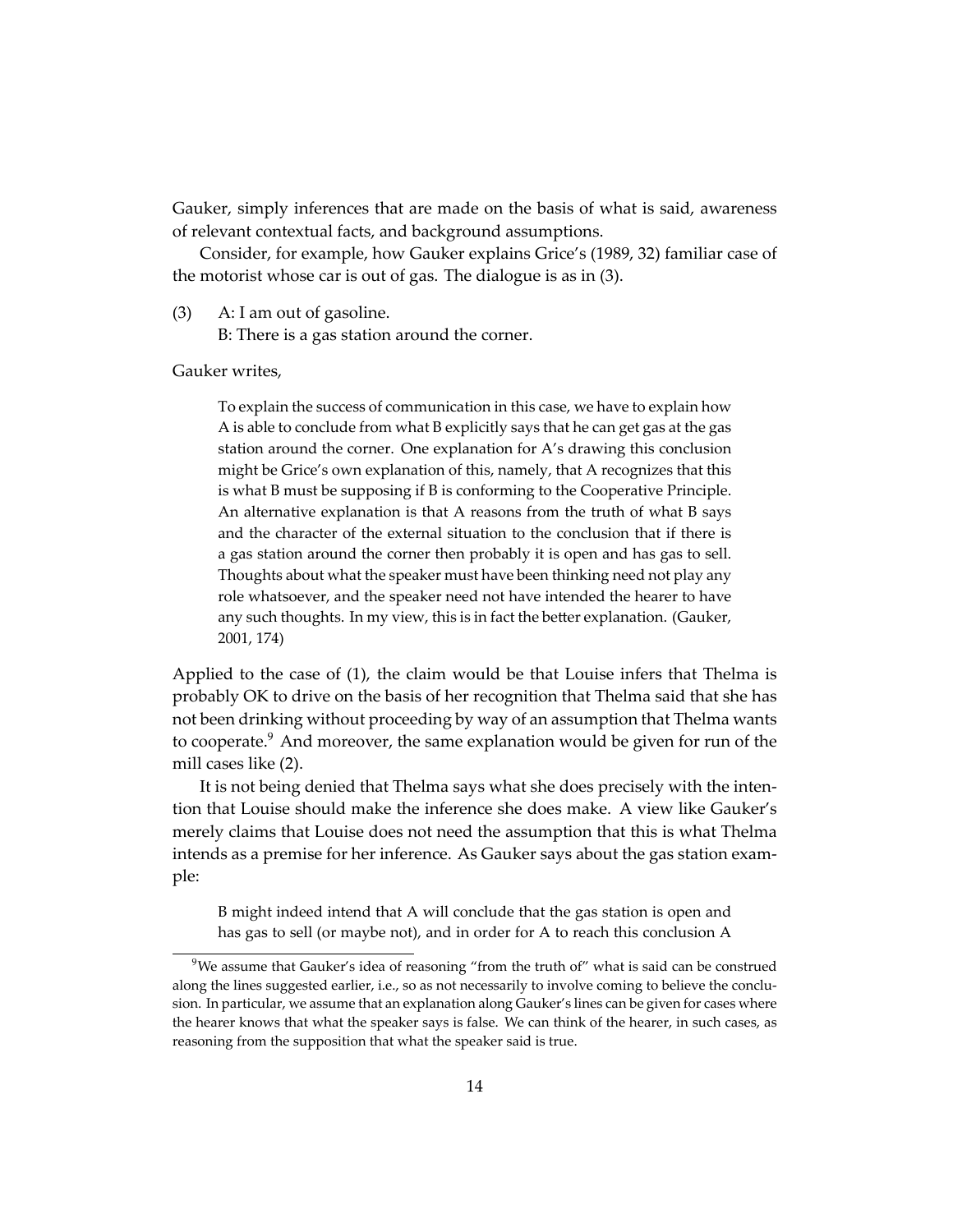will have to pay attention to various features of the situation beyond what B explicitly said; but there is no special reason for A to pay attention to what B might have had in mind in speaking, and B need not intend A to do so. (Gauker, 2001, 175)

I take it that the kind of inference Gauker describes might occur in many cases that, according to the Gricean, involve implicatures. In particular, we should grant that, in  $(1)$  and  $(2)$ , Louise might infer from Thelma's utterance that she is probably OK to drive without proceeding by way of a premise concerning Thelma's state of mind.

Yet, even if Gauker is right about the inferences targeted by his discussion, it can be argued that there are inferences, which hearers routinely make, and which do rely on assumptions of cooperation. In both (1) and (2), Louise does not only infer that Thelma is probably OK to drive, and nor is that all that Thelma intended her to infer. In both cases Louise also infers that Thelma *wanted to convey* that she is OK to drive. The inference she makes is not simply one about the facts concerning whether Thelma is (probably) OK to drive. Louise also makes an inference about Thelma's goals in making her utterance. Similarly, in the motorist example of  $(3)$ , that he can get gas at the gas station around the corner is not all that A infers from B's utterance. A will also infer that B wanted to convey that he can get gas at the gas station around the corner.

Generalizing, in many cases, the hearer not only makes an inference from what is said, but also infers something about what the speaker wanted to convey by saying what she did. And moreover, while Gauker might be right about the former type of inference, it is hard to see how to account for the latter kind of inference without seeing it as proceeding by way of assumptions about the speaker's efforts to cooperate.

In both (1) and (2), the most natural way of explaining how Louise infers from Thelma's utterance that Thelma wants to convey that she is OK to drive is arguably to see it as an inference that proceeds by way of the assumption that Thelma wants to cooperate. That is, the assumption that Thelma wants to provide an answer to the question, "Are you OK to drive?" And similarly, to explain how A infers, in (3), that B wants to convey that A can get gas at the gas station around the corner, one arguably needs to see the inference as proceeding via the assumption that B wants to cooperate. That is, roughly, that B wants to make a contribution that is helpful in the situation where A has just informed B of being out of gas.

Against Gauker's wholesale rejection of the category of implicatures, then, the Gricean can claim that at least some inferences based on observation of what is said that hearers routinely make are best explained as proceeding by way of assump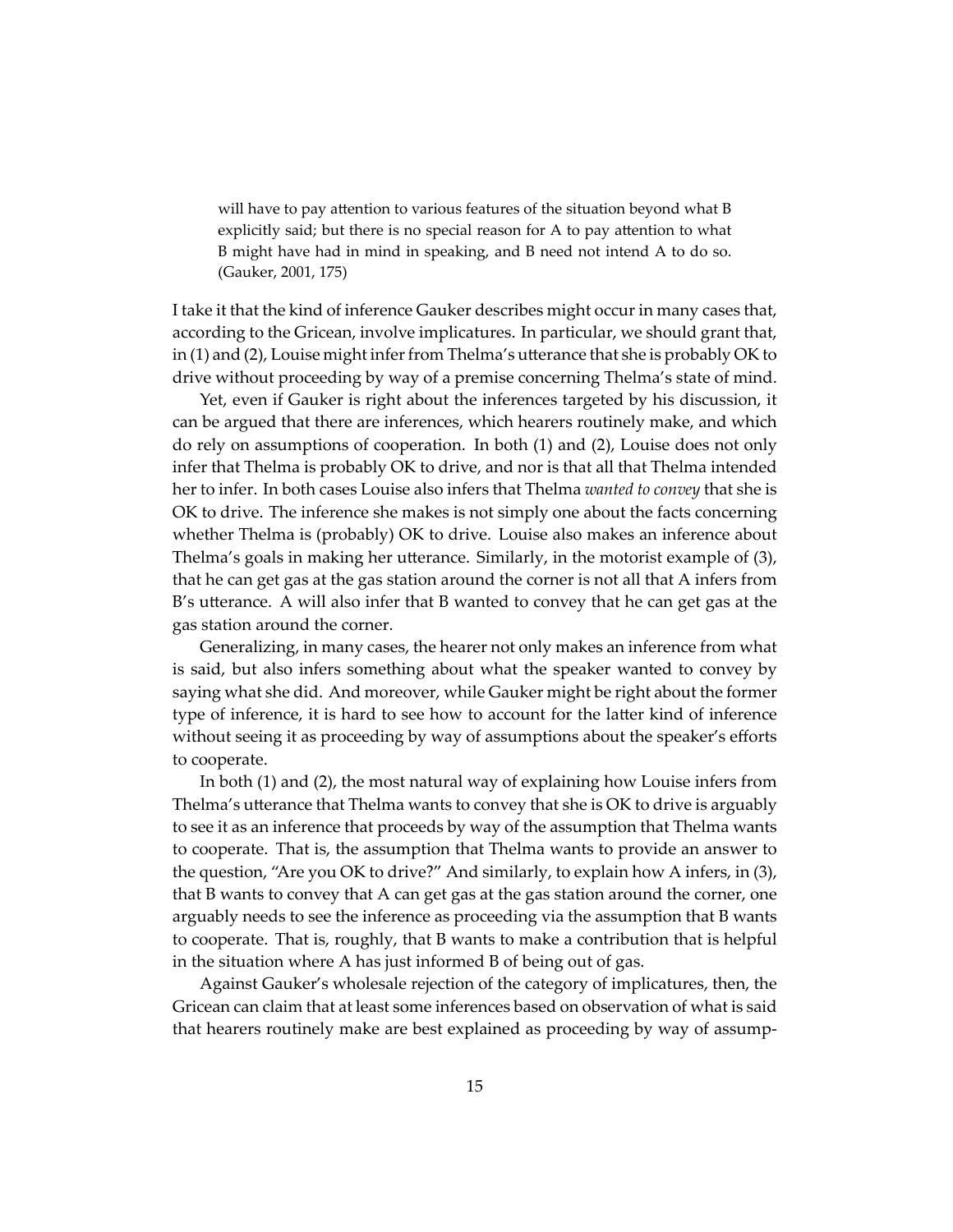tions concerning the hearer's attempt to cooperate.

However, of course, this hardly vindicates the further Gricean claim that cooperation involves truthfulness. In (1) Louise's inference that Thelma wants to convey that she is OK to drive is made despite Louise's recognition that Thelma is violating both the First Maxim of Quality and the Supermaxim of Quality. So if we are right that this inference is explained in terms of an assumption of cooperation, we still have reason to conclude that assuming that one's interlocutor is cooperating does not require assuming that she is being truthful.

### 3.4 Bald-Faced Implicature

At this point the Gricean might want to shift gears and focus more on what hearers must be assuming about what speakers want them to assume, rather than focusing more directly on what hearers assume about the extent to which speakers in fact comply with norms of truthfulness. Perhaps the Gricean should grant that, in (1), Louise does not assume that Thelma is being truthful, but point out that Louise nevertheless knows that Thelma intended her to believe that she is being truthful. In other words, it might be observed that, even if the inference in (1) does not proceed via the assumption that Thelma is in fact being truthful, it does proceed via an assumption that Thelma intended Louise to assume that she is being truthful.

Along these lines, the Gricean might want to recast her view as (IV).

(IV)  $H$  assumes that  $S$  is trying to satisfy other maxims in producing an utterance *u* only if *H* assumes that *S* intended that *H* assume that *S* is not disregarding the First Maxim of Quality in producing *u*.

Arguably, if something like (IV) is right, this would be a way of vindicating the original idea that a speaker's assumption that a hearer is obeying maxims relies on her assuming that the speaker is being truthful, at least in the sense that it relies on an assumption that the speaker wanted to be perceived as being truthful.

(IV) is satisfied in normal cases of implicature, in which the hearer has reason to believe (or has no reason not to believe) that the speaker is saying something she believes to be true in order to implicate something she also believes to be true, as in (2) and (3). Moreover, (IV) still allows the Gricean to pursue the response to the position championed by Gauker we described above. That is, it might be granted that inferring that Thelma is probably OK to drive itself does not rely on assumptions about Thelma's intentions, but still, inferring that Thelma wanted to convey that she is probably OK to drive does rely on such assumptions. Indeed, it is reasonable to think that it does.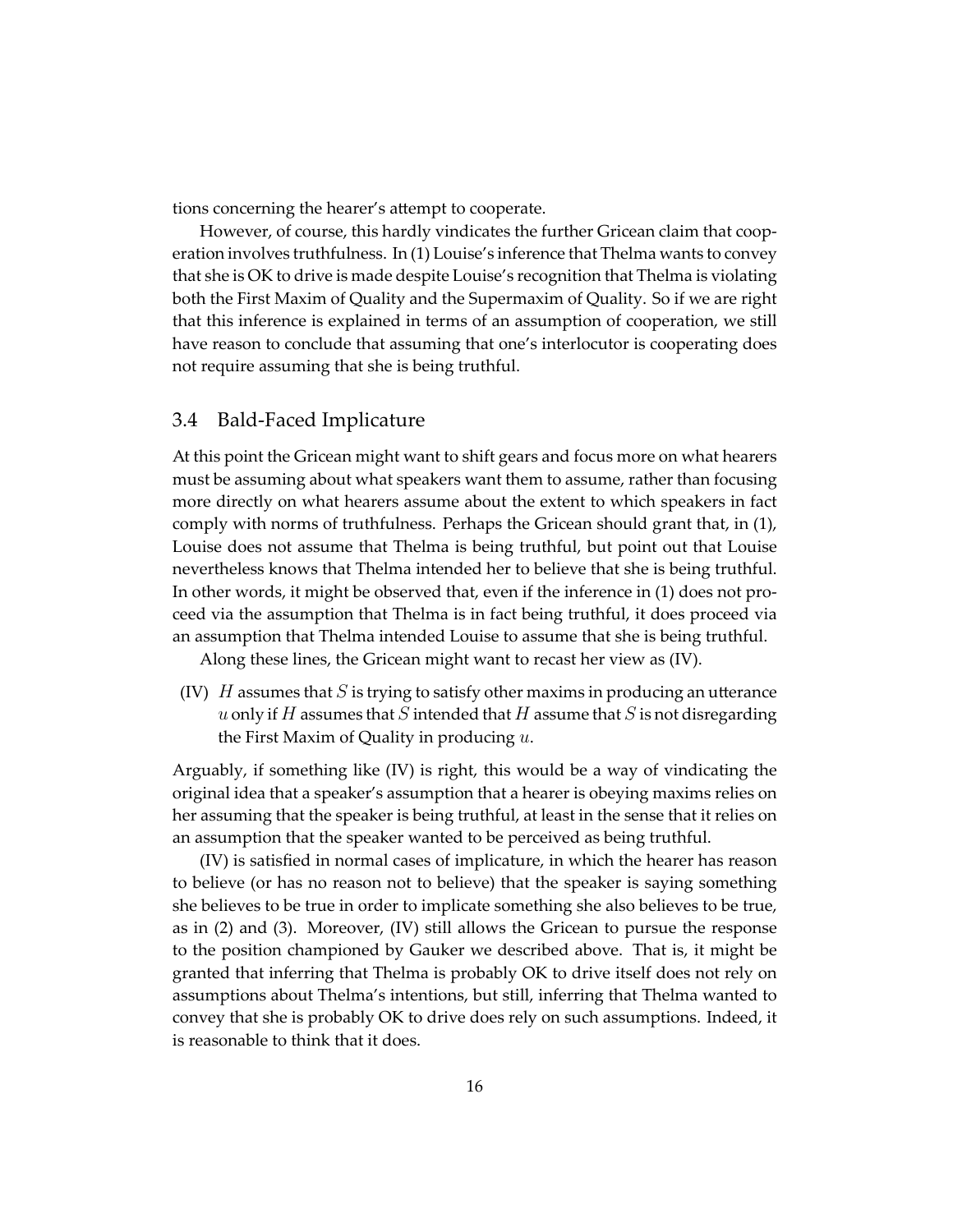The problem with this is that we can imagine cases in which not even (IV) is satisfied. In (1) Thelma is trying to be covertly untruthful, but is found out by Louise. But there are cases in which the speaker is not even trying to be covertly untruthful, but in which the relevant kind of inference is still made by the hearer. These are cases in which an implicature is derived from so-called *bald-faced lies*, that is, open or undisguised lies.<sup>10</sup> As we might say, these are cases of *bald-faced implicature.*

Suppose, for example, that it is *common knowledge* between Thelma and Louise that Thelma has been drinking. That is, Thelma knows that Louise knows that Thelma knows that Louise knows, etc., that Thelma has been drinking. If our dialogue takes place in this setting, Louise will still infer that Thelma wanted to convey that she is probably OK to drive. Of course, as before, she will not *believe* that Thelma is probably OK to drive. But she will still infer that Thelma wanted to convey that she is, and indeed, Louise will recognize (correctly) that Thelma wanted her to recognize that she wanted her to do so.

Again, it is hard to see how to explain this inference except as based on an assumption about Thelma's wants to cooperate, and in particular, that she wants to satisfy Relation. And so, (IV) still does not manage to spell out a way of upholding the Gricean idea that a hearer is assumed to be cooperative, in the sense of obeying maxims, only to the extent that she is assumed to be truthful.

# 4 Implicature and Rationality

### 4.1 Implicature without Truthfulness

I have argued that at least some inferences that are drawn on the basis of assumptions of cooperation are made independently of assumptions of truthfulness. Should we think of these cases as inferences of conversational implicatures? I think we should. As is often emphasized, Grice stresses repeatedly that an implicature is an inference that is *needed* for preserving the presumption that the speaker is observing the maxims, or at least the Cooperative Principle. For example, in the passage we quoted earlier, Grice says,

 $^{10}$ For discussion, see Carson (2006), Sorensen (2007), Fallis (2009), Stokke (2013). Some writers, e.g., Lackey (2013), object that, in the relevant examples, the speaker is nevertheless trying to hide information from the hearer. Even if such critics are right, this is irrelevant to my argument, since, in the relevant cases, the hearer is still not assuming that the speaker intended the hearer to assume that the speaker is not violating the First Maxim of Quality.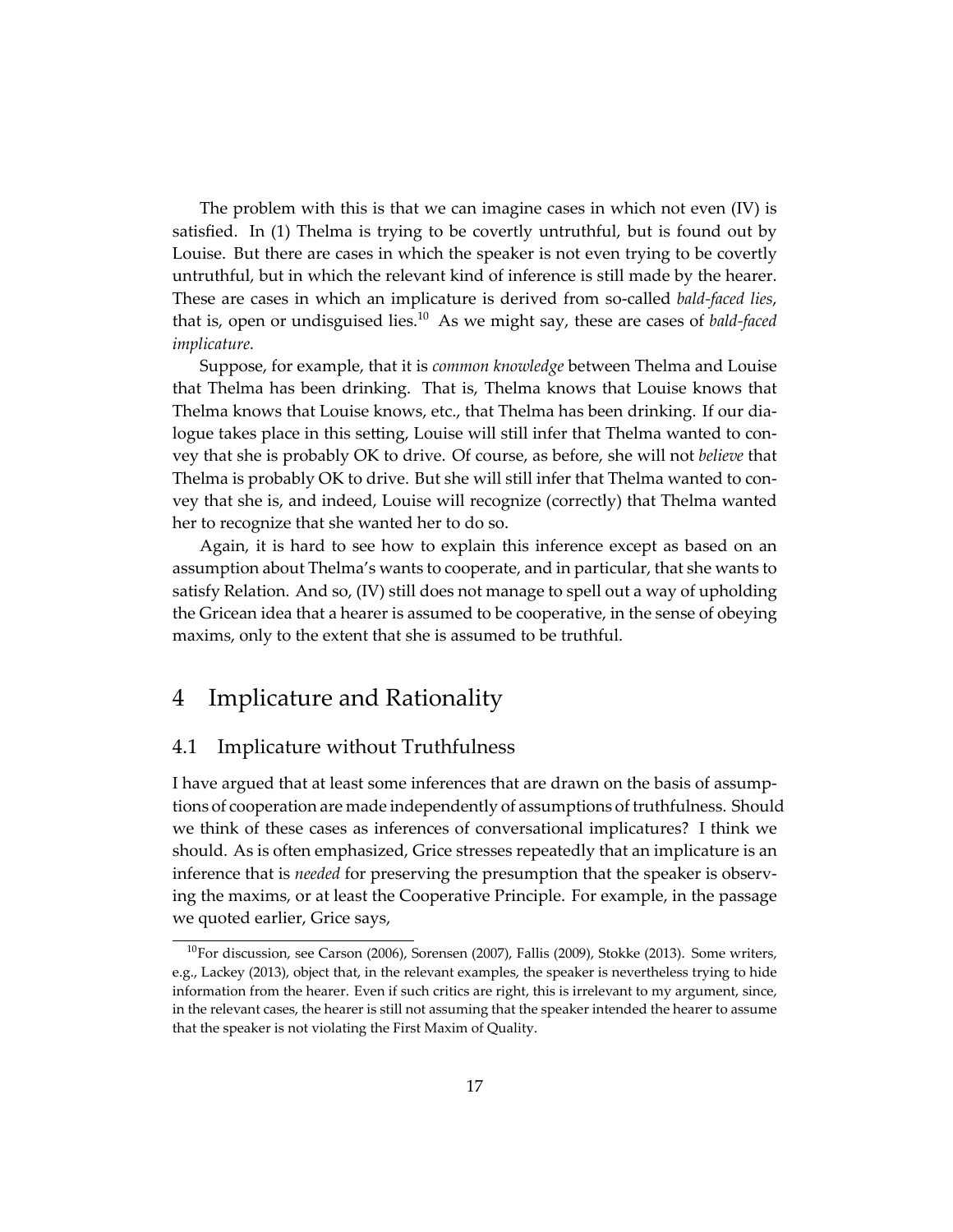[T]o calculate a conversational implicature is to calculate what *has to be* supposed in order to preserve the supposition that the Cooperative Principle is being observed [...]. (Grice, 1989, 39–40, emphasis added)

Similarly, consider Grice's statement of three necessary conditions on implicature: $11$ 

A man who, by (in, when) saying (or making as if to say) that *p* has implicated that *q*, may be said to have conversationally implicated that *q*, provided that (1) he is to be presumed to be observing the conversational maxims, or at least the Cooperative Principle; (2) the supposition that he is aware that, or thinks that, *q is required* in order to make his saying or making as if to say *p* (or doing so in those terms) consistent with this presumption; and (3) the speaker thinks (and would expect the hearer to think that the speaker thinks) that it is within the competence of the hearer to work out, or grasp intuitively, that the supposition mentioned in (2) *is required*. (Grice, 1989, 30–31, emphasis added)

Louise's inference that Thelma wants to convey that she is OK to drive, in (1), fits this pattern. As suggested earlier (see section 3.1), in  $(1)$ , the assumption that Thelma wants to cooperate amounts to the assumption that she wants to convey an answer to the question, "Are you OK to drive?" Since there are only two answers to this polar question, assuming that Thelma wants to convey an answer means assuming that she wants to convey either a *yes* or a *no*. If Louise were to infer that Thelma wanted to convey that she is not OK to drive, this would make a mystery of why Thelma said that she has not been drinking. So in order to reconcile that Thelma said what she did with the assumption that she wants to convey an answer to the question, "Are you OK to drive?" Louise must infer that Thelma wanted to convey that she is OK to drive.

So Louise's inference that Thelma wanted to convey that she is OK to drive satisfies Grice's characterizations of conversational implicatures. Moreover, as suggested earlier (see section 2.3), that Thelma wanted to convey that she is OK to drive is something Thelma intended Louise to infer from her utterance.

As noted earlier, Saul (2002) distinguishes between utterer-implicatures and audience-implicatures, the former being, roughly, implicatures the speaker intended the audience to infer, and the latter being, roughly, implicatures the audience in fact infers from what the speaker says. The kind of examples I have appealed to – as represented by (1) – are cases where these coincide. Hence, even if one is sympathetic to this kind of distinction, one should agree that cases like (1) are cases of implicature in both senses.

 $11$ See also (Grice, 1989, 370).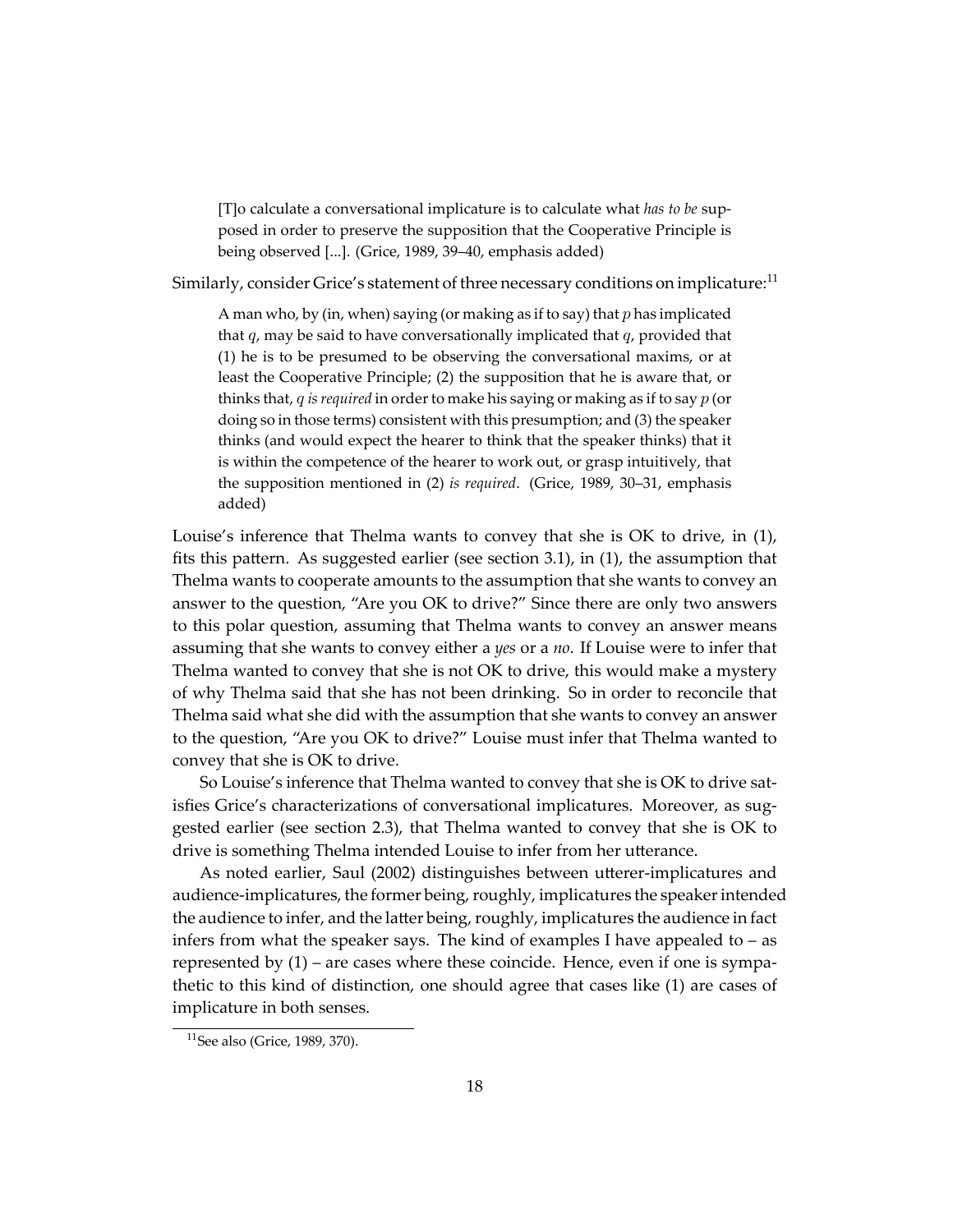By contrast, Stephen Neale (1992) suggests that something is an implicature only if it is intended, and he argues that this condition is grounded in Grice's view of implicatures as an aspect of speaker meaning:

A necessary condition on conversational implicatures [...] is that they are intended. This follows [...] at least from the fact that (a) what *U* implicates is part of what *U* means, and (b) what *U* means is determined by *U*'s communicative intentions. (Neale, 1992, 528)

To repeat, in (1), Thelma intends that Louise infer that she is OK to drive. And furthermore, the latter content is something that Thelma *meant*, in the Gricean sense. For Grice, to say that a speaker *S* meant that *p*, roughly, is to say that *S* intended that the hearer *H* come to believe that *p* partly as a result of recognizing this intention.<sup>12</sup> In (1) Thelma wants Louise to believe both that she has not been drinking and that she is OK to drive. Both these things are part of what Thelma means, on this occasion.

Finally, some writers defend the view that, contrary to Grice's own account, implicatures do not rely on cooperation. For example, Wayne Davis (1998) argues that "Conversational implicatures may exist when there is no presumption on anyone's part that the speaker is observing the Cooperative Principle." (1998, 115) Part of Davis's case for this conclusion is based on cases similar to our case of (1). Here is one of his examples (Davis, 1998, 116):

(4) Karen: Were you with Jennifer last night? George: I was out drinking with the guys.

Davis claims that, "George implicated that he was not with Jennifer last night. He may have implicated this even if Karen knows he is lying, having seen George and Jennifer together." (Davis, 1998, 116)

For Davis, a speaker's conversationally implicating something is chiefly a matter of the speaker having certain intentions.<sup>13</sup> He takes cases like (4) to demonstrate that speakers may have such intentions even when they are not presumed to be cooperating. Davis writes,

What S implicates cannot be due even in part to what others presume or know about S. To implicate something is to mean or imply it in a certain way. And as Grice [...] correctly observed, to mean or imply something is to have certain intentions. But S's intentions do not depend on what anyone else presumes. (Davis, 1998, 122)

<sup>&</sup>lt;sup>12</sup>See Neale (1992, 515).

 $13$ See Saul (2002, 240-241) for criticism of this view.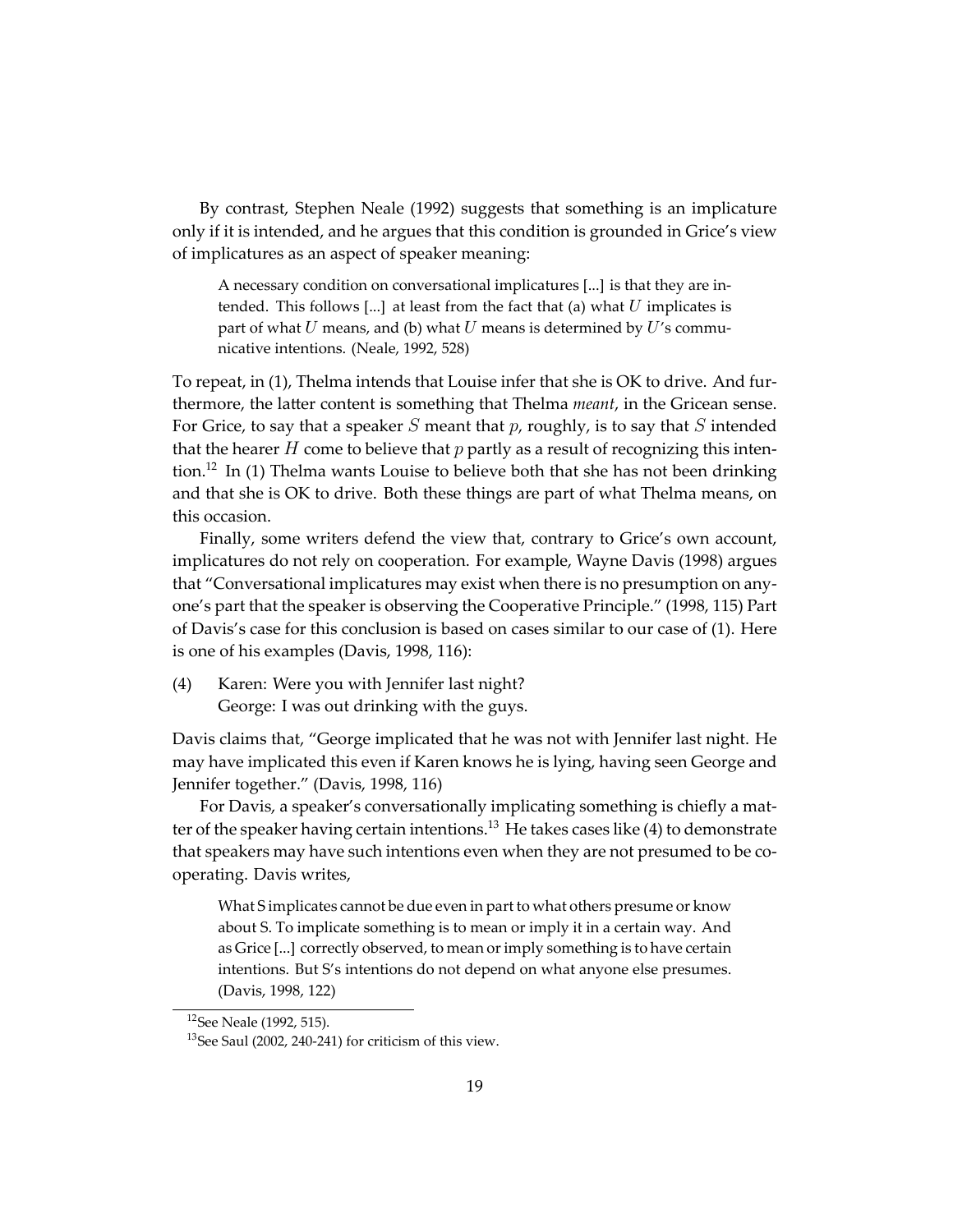Accordingly, Davis thinks that, in (4), George may have intended to convey that he was not with Jennifer last night, even if Karen does not take him to be cooperating. This I take to be hard to deny. But, by contrast, what I have been arguing for is a point concerning the way hearers infer, or work out, implicatures. I take the idea that such inferences rely on assumptions of cooperation, and perhaps on assumptions of truthfulness, to be a more interesting thesis than the one Davis is targeting. It is worth stressing, however, that my arguments do not conflict with Davis's case for the conclusion that speakers may intend implicatures even when they are not presumed to be cooperating.

I conclude that the case of (1) has the characteristics of a case of conversational implicature, independently of how one thinks of the issues concerning the difference between ufterer-implicature and audience-implicature, or the issue of whether being intended by the speaker is a necessary condition on implicature. In these respects, (1) is parallel to (2). Hence, we should conclude that conversational implicature – and more broadly, the kind of communication that Grice identified as relying on cooperation – does not rely on a presumption of truthfulness. $14$ 

### 4.2 Untruthfulness and the Rational Basis of Cooperation

According to what I have been arguing, the conclusion that Thelma wants to convey that she is OK to drive is arrived at via the assumption that Thelma wants to satisfy the Maxim of Relation, or at least the Cooperative Principle. We have seen that this assumption may be in place even when the hearer knows that the speaker is not observing quality maxims, i.e., even when the hearer knows the speaker is being untruthful.

However, it might be asked, why *should* one assume that one's interlocutor is being cooperative when one can see that they are being untruthful? Familiarly, Grice was adamant that the practice of following the Cooperative Principle and the maxims has a rational basis. As he says,

I would like to be able to think of the standard type of conversational practice not merely as something that all or most do *in fact* follow but as something

 $14$ This conclusion is compatible with other views according to which truthfulness is a prerequisite for communicative practices. For example, Lewis (1969), (1975) held that a language *L* is used by a population *P* if and only if there is a convention of truthfulness and trust in *L* among the members of *P*. The fact that Gricean inferences may be drawn in the absence of assumptions of truthfulness is compatible with the view that conventions of truthfulness and trust are necessary for our practice of using a particular language to communicate with each other.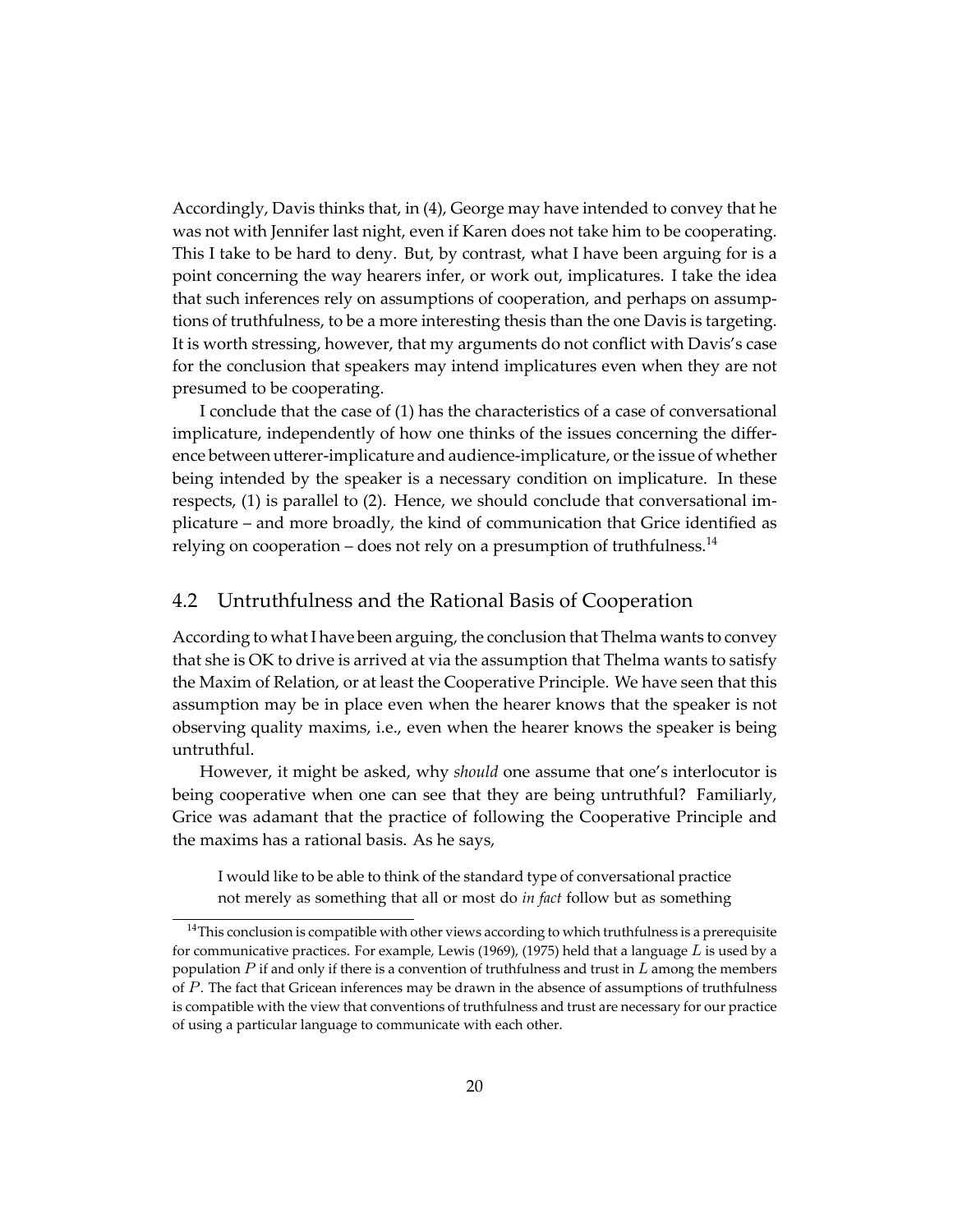that it is *reasonable* for us to follow, that we *should not* abandon. (Grice, 1989, 29)

Given this, one way of suggesting an explanation of the basis for Louise's assumption that Thelma wants to cooperate in (1) is to say that she does so simply because she is following a practice that is already established, and which has a rational underpinning. But it might be felt that it would be preferable if it could be established that, even in the case of (1), the assumption that Thelma wants to cooperate can be seen as rational, and not just because it constitutes following a practice that is otherwise rational.

Put differently, can it be rational to assume that someone one knows is being untruthful is observing Gricean maxims, or at least the Cooperative Principle? A full response to this question is far beyond the scope of this paper. But I want to end by suggesting at least some reason for thinking that it can be given an affirmative answer.

It is not unreasonable to think that we need to be able to work out what people want to convey to us, even when we know they are being untruthful. Doing so is helpful, for example, for evaluating the overall trustworthiness of the speaker, which in turn is useful for evaluating what they might tell us in the future, or indeed evaluating what they have told us in the past. More generally, discovering what someone will attempt to make us believe – even when we already know the truth of the matter – may be useful for learning about their character, or for learning about their intentions in the more immediate situation. If this is right, it at least goes some way toward explaining why it is reasonable to take speakers as cooperating, in the sense of obeying maxims and trying to make pertinent contributions to conversations, even if one knows they are being untruthful.

### References

Benton, M. (in press). *Gricean quality.* Forthcoming in *Noûs*.

Carson, T. (2006). The definition of lying. *Noûs*, *40*, 284–306.

Davis, W. (1998). *Implicature: intention, convention, and principle in the failure of Gricean theory*. Cambridge and New York: Cambridge University Press.

Fallis, D. (2009). What is lying? *Journal of Philosophy*, *106*, 29–56.